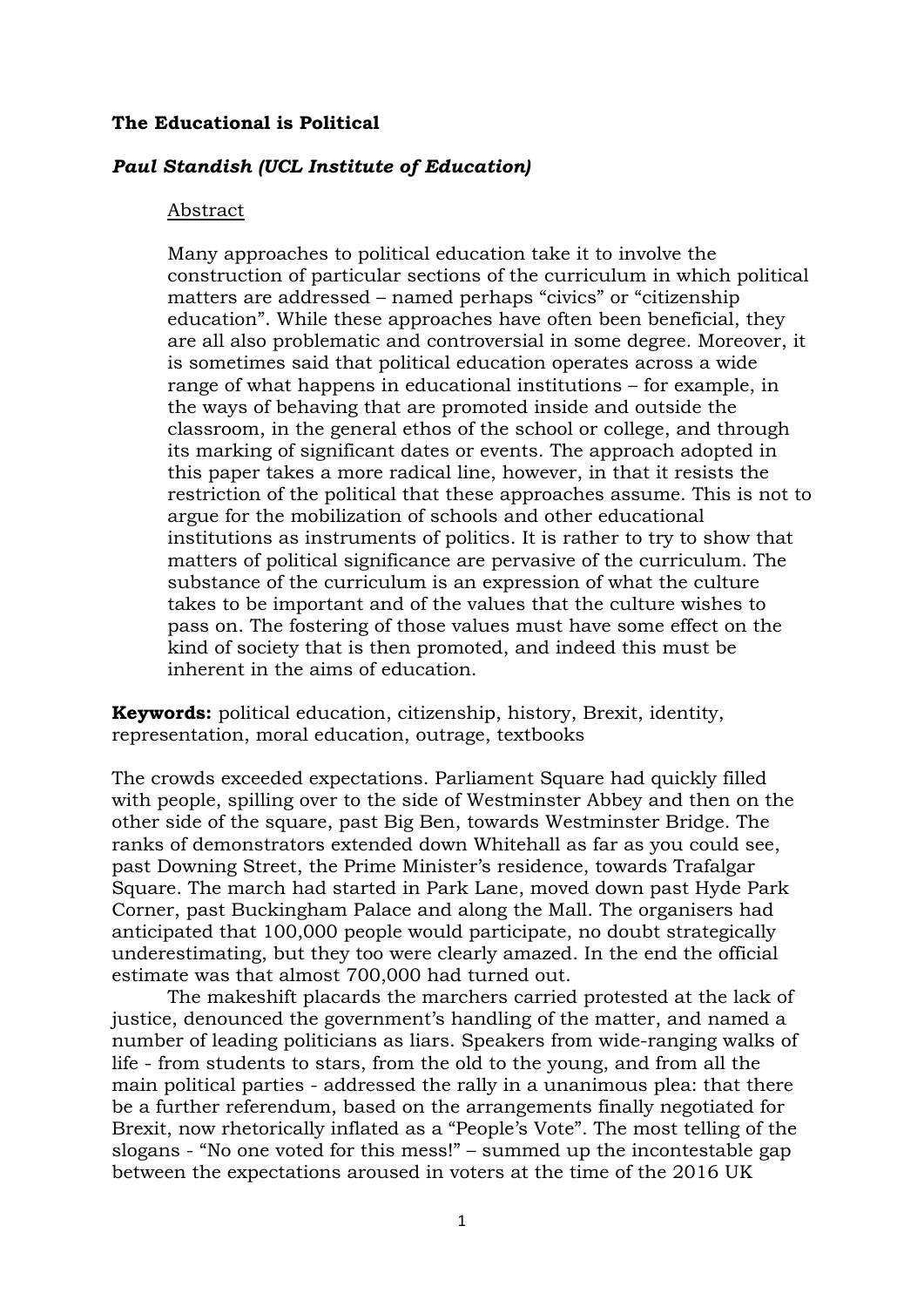referendum on leaving the European Union and the machinery and prospects of the divorce that is currently being planned. The March for a People's Vote was motivated not by the straightforward belief that the UK should not leave the European Union but by commitment to the idea that, now that the realities of Brexit are clearer, it is right, and indeed a matter of democracy, that the people should have the chance to think again. The march took place on 20 October 2018, just four months away from the time of the UK's scheduled exit from Europe.

What are those realities? Perhaps the first question most people raise is about the economic prospects. Will we be better or worse off? Plainly, there is no simple answer to this, and inevitably it is a matter of speculation: no one knows what will happen – what trade deals will be struck, what other factors intervene. Nor is it clear what the economic prospects for memberstates of the European Union are. There is no doubt also that this economic question shades into more obviously political ones. Free movement in Europe has meant that workers from European countries with lower pay, such as Poland and Bulgaria, have come to the UK where their prospects are better, supposedly taking jobs from British people. But the resentment aroused by this has tapped into a deeper xenophobia and nostalgia for Empire. Donald Trump's rallying cry at the time of the election that brought him to power – "We are going to make America great again!" – has its resonances amongst some of those in the UK who are determined to leave Europe. The xenophobia in this derives also from an island mentality: there is a fear of the transit of refugees from war-torn parts of the world – from Syria and from North Africa – via Europe's less well-protected borders.

The multi-ethnic society that now makes up the UK has established itself over decades, even centuries, and although this continues to be problematic in various ways, there has been reasonable success. Yet in the months following the 2016 vote to leave Europe, there was a significant rise in race-related crime; there was a new sense in some sectors of society that it was acceptable to be racist.<sup>i</sup> In January 2019, some three months after the march, Anna Soubry, a Conservative Member of Parliament, known for her outspoken views in favour of a People's Vote, was jostled and verbally abused by demonstrators outside Parliament, who accused her of being a Nazi. The reasonable complaint against the campaign for a further referendum, after the matter had been settled in 2016, scarcely justified the claim that she was a threat to democracy and, hence, a Nazi. Irrational and appalling (and illegal) as this is, it is a symptom of the depth of feeling that exists amongst many of those who voted to leave.

The demography of the referendum result revealed an age divide (with younger voters generally wanting to remain, older voters opting to leave) and geographical differences that are striking. The more multi-ethnic urban areas generally voted against Brexit, as of course did cosmopolitan London. But the differences were far from being straightforwardly a divide between the big cities and the rural areas. Scotland voted convincingly to remain in the EU, as for different reasons did Northern Ireland. Wales, a net economic beneficiary of the EU, ironically voted to leave. In some parts of the country, and especially among some social classes, the vote for Brexit was and continues to be solid.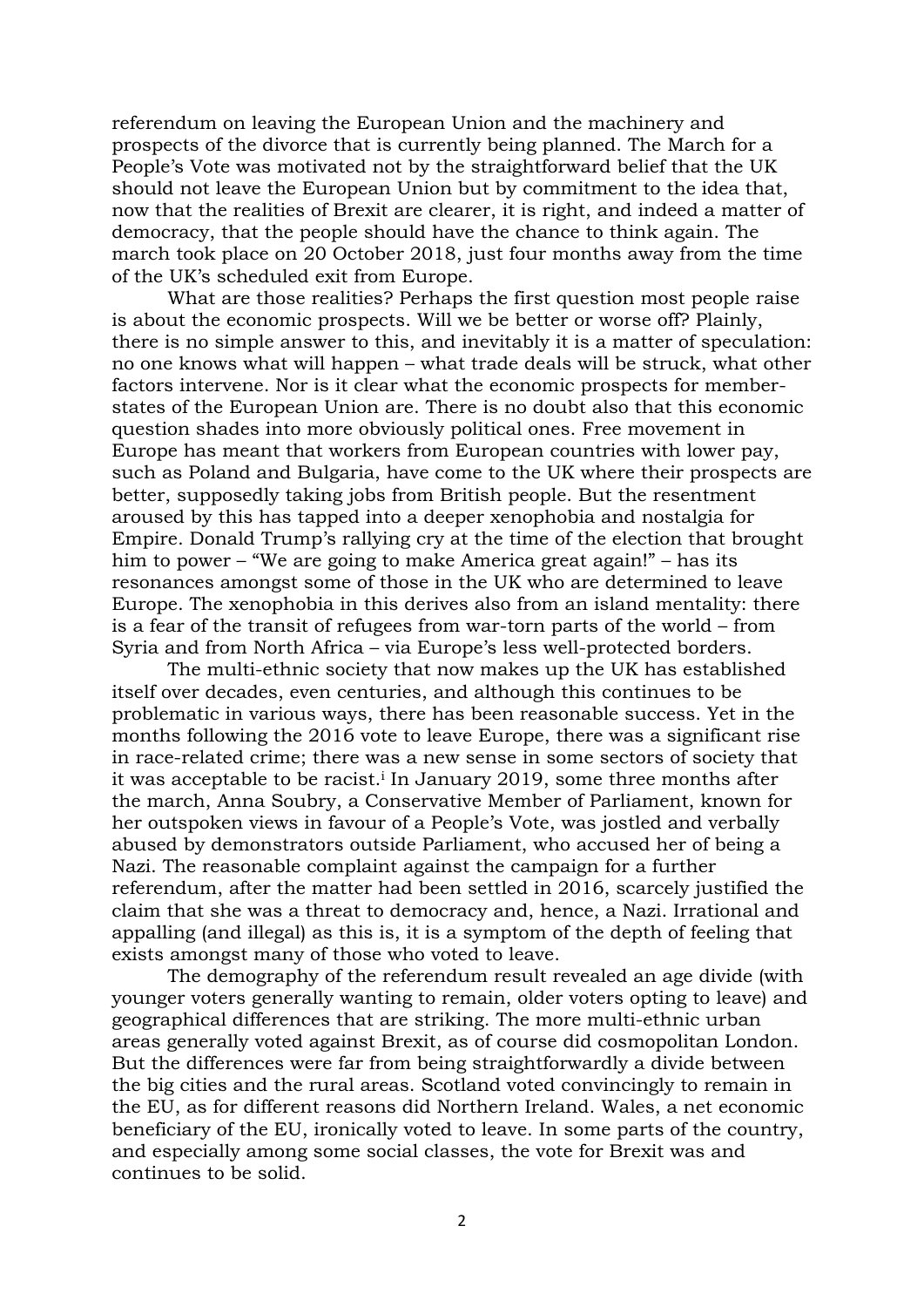It is also the case that those voting to remain are generally better educated. Lack of education was exploited by the campaign in favour of leaving the EU. This appealed to simplistic notions of national identity, made extravagant, indeed ludicrous promises regarding the economic benefits of leaving, ii pandered to prejudices regarding the excessive red-tape of European bureaucracy and legislation, emphasising their adverse effect on small and medium-sized businesses, and surreptitiously exploited a latent racism. At the time of writing the story is unfolding, but a political stalemate prevails. Commentators of different political orientations tend to share the view that all possible outcomes will be unsatisfactory – reflecting perhaps the extent of the divisions within society.iii

It would be wrong to think of Brexit as just a local development: it is likely to have far-reaching consequences in Europe and around the world. But the point of beginning this paper with this fairly lengthy treatment of the topic is that it brings into focus problems concerning citizenship and education, and questions about the very nature of the political. I want, next, to spell out the nature of the problems I have in mind and then to turn to the consideration of two policy contexts in which, in different ways, pertinent issues are manifested. Both have an important bearing on how education's relation to the political has come to be conceived, crucially in terms of its relation to history.

## **Education and citizenship**

Many approaches to political education take it to involve the construction of particular sections of the curriculum in which political matters are addressed. Sometimes such names as "civics" or indeed "citizenship education" are used. While these approaches have been beneficial, they are also problematic and controversial in some degree. Moreover, it is sometimes said that political education operates across a wide range of what happens in educational institutions – for example, in the ways of behaving that are promoted inside and outside the classroom, in the general ethos of the school or college, and through its marking of significant dates, festivals, and events.

My purpose in the present paper is to resist the restriction of the political that these approaches assume and to press for a broader, more radical conception. This is not to argue for the mobilization of schools and other educational institutions as instruments of politics. When, in some Western countries, in the heady climate of the late 1960s and 70s, schoolteachers sometimes fancied themselves to be agents of the coming revolution, it was right to react against this: there was a risk of the subordination of the curriculum to relatively narrow and fixed political ends. Hannah Arendt's criticism, in "The Crisis in Education" (1954), anticipates this kind of distortion of educational purposes. But to suggest, in response, that education be conceived as independent of the political is to fall short of the demands of politics and of education itself. It is important to show that matters of political significance are pervasive of the curriculum – even that the curriculum testifies to political significance in some way or other. The fostering of the values imparted by educational institutions must have some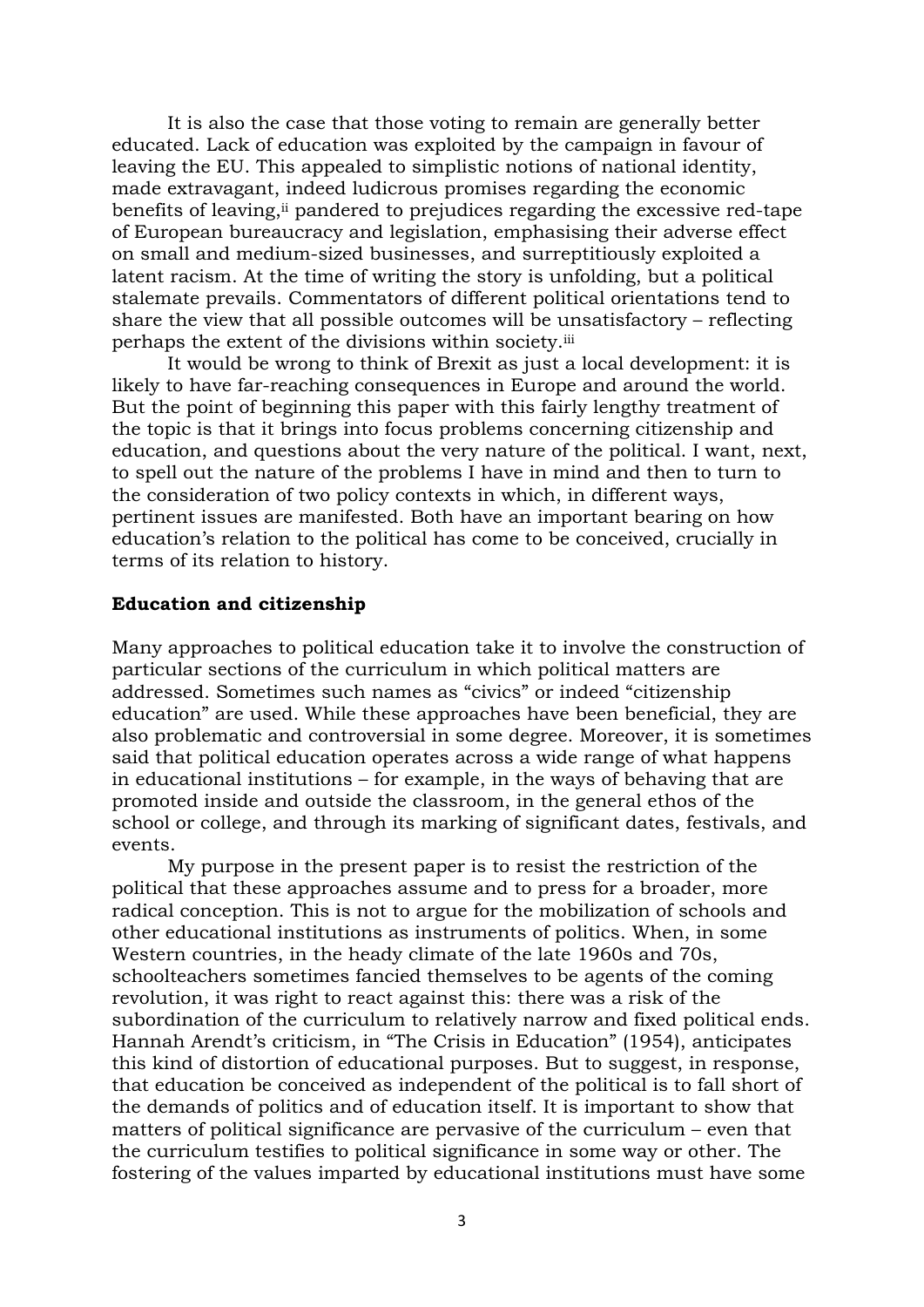effect on the kind of society that is then promoted. It is difficult to see how any expression of the aims of education could be politically neutral. The substance of the curriculum is an expression, in some way or other, of what the culture takes to be important and of the values that the culture wishes to pass on. Educational practices may or may not be effective in realising these aims, but the crucial point is that the aims themselves cannot be politically empty: the very practice of education involves the passing on of something thought to be of value. In extreme regimes, where education is geared instrumentally to the reproduction of the society or to shoring it up ideologically through practices of indoctrination, this will obviously be the case. But in more enlightened regimes, where perhaps the commitment is to some version of liberal education, this will also be true. In classical times, Confucius' conception of the good life is expressed through teachings the ramifications of which extend across human lives in multiple connected ways, while the vision of the good society in Plato's *The Republic* is at the same time a vision of education. My title, which borrows from a feminist slogan of the 1970s, "The personal is political", may be found to be hyperbolic by some, but it expresses a truth to which these visionary texts attest.

My purpose here, however, is not merely to show the inevitably political dimensions of policy and practice in education but to advance a more substantive account of democratically justified practice. It is precisely this concern that motivates my initial description of the Brexit crisis. Let me extend this now by turning to those two historical policy contexts that cast light on the development of thinking about citizenship and education in the post-Second World War era. They help to show what is at stake and how, in the name of democracy, things might be improved.

### **Political education under the veil**

The first concerns a predominantly Western general trend that was manifested in particular policy developments in the UK in the 1990s. Not only were these symptomatic of the time and in many respects of the decades that followed: they were to be influential around the world.

Let me sketch their background. Public outrage was caused in 1993 when two-year old Jamie Bulger was abducted, abused, and killed by two ten-year old boys. They were found guilty of murder, making them the youngest murderers in British legal history.iv Outrage was renewed in 1995 when headteacher Philip Lawrence intervened in a fight outside the gates of his school and was stabbed to death by a fifteen-year old boy from another school. It is surely the case that, in some countries, these events, and especially the latter, would have received less attention than they did in the UK – not that they would have been any less terrible. The point of raising these examples here, however, is to identify a trajectory of public reaction that played into the shaping of policy in education.

The fact that the killers in both cases were so young prompted an outcry about the failure of moral education. The cause of this failure was said to be the fact that teachers no longer felt that they could teach children the difference between right and wrong. They could not do this because, in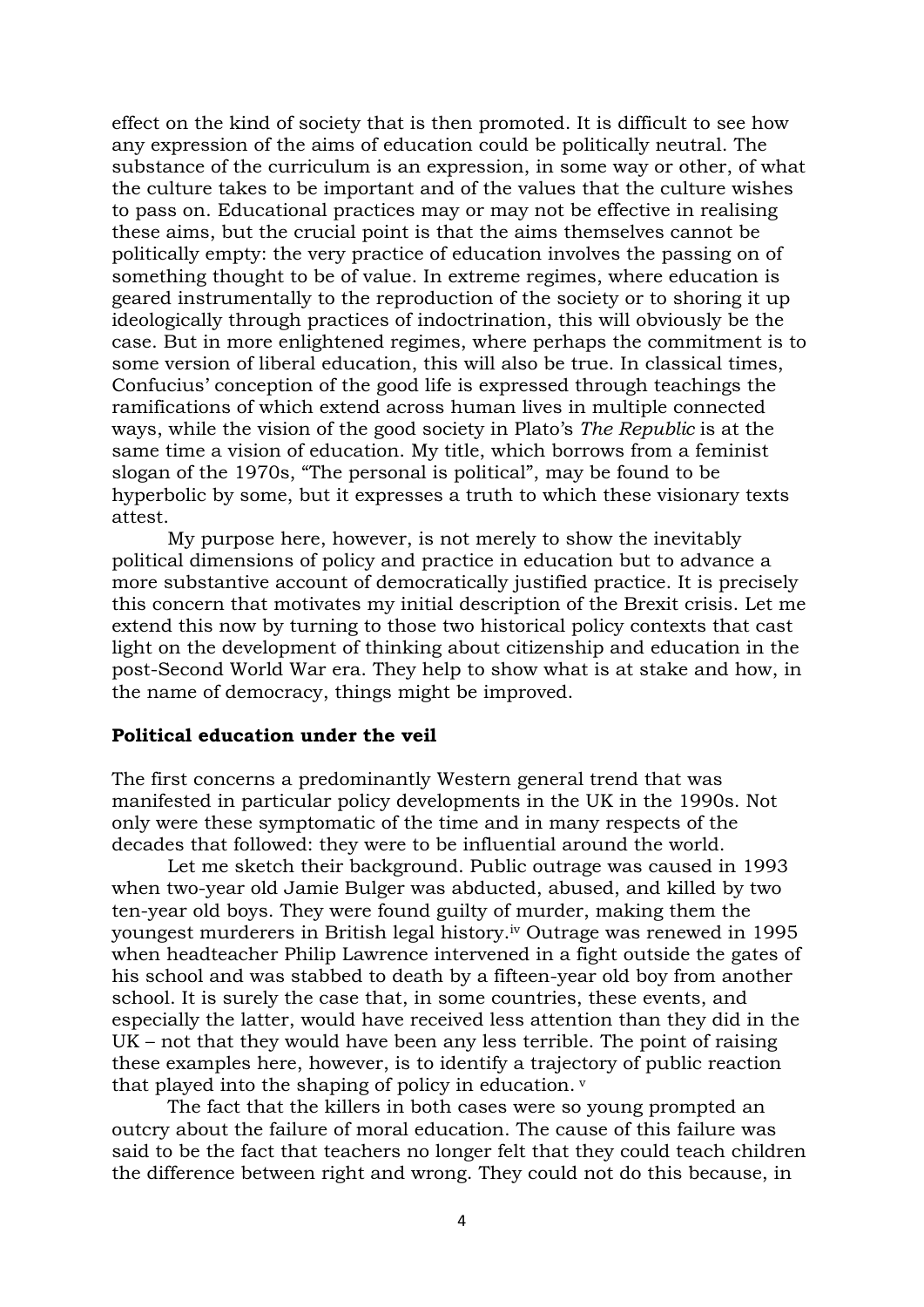the prevailing climate of multiculturalism, emphasis was on respect for different beliefs, customs, and mores: there was a general fear of ethnocentrically imposing the expectations of the dominant group. In response, the Schools Curriculum and Assessment Agency established a commission that brought together leaders of religious groups, academics, and others with a professional interest in moral education to try to determine whether there were any values with which all could agree and, hence, that could be regarded as universal. The commission was successful, in its own terms, in that there was agreement around the value of, for example, truthfulness and justice. This finding is less impressive than may initially have seemed to be the case, however, when it is recognised that agreement over the value of justice does not determine what constitutes justice: plainly there is profound disagreement and cultural variation over this, and in the UK that variation was clearly evident. Hence, in terms of practice, it proved difficult to take the work of the commission forward into policy.vi Notwithstanding the commitment of educational practice to the moral development of young people, a dedicated moral education curriculum had never been a standard part of provision. Given the complexity of the situation, this was unlikely to change.

 The sense of outrage described above certainly did seem symptomatic of an incipient apathy during the 1990s, at a time when the more confrontational politics of earlier decades had dissipated and when there was greater acquiescence in the sense of European membership. On the whole, the 1990s saw increasing European cooperation and convergence in education, especially around commitments to university education. 1996 was the European "Year of Lifelong Learning", in which the UK played a prominent part. It is perhaps understandable, then, that the impetus towards reform that had gathered on the strength of this sense of outrage became channelled instead towards citizenship, national and European, a topic that, with greater commitment to Europe, had risen on the political agenda. This slippage from moral education to citizenship reflects, for good reason, the overlap between these projects. But it is also significant that, whereas "moral education" retained connotations of restriction and correction, "citizenship education" brought with it ideas not only of responsibility and duty but also, more positively, of ownership and choice, values that had been inculcated over the previous two decades with the rise of neoliberalism: citizenship gave people rights and opportunities, freedom of choice within the terms of the market, and, so it appeared, a modicum of power.

 Against this background, a government committee chaired by the political philosopher Bernard Crick produced a set of fairly specific recommendations (subsequently known as the Crick Report). Legislation to amend the National Curriculum in order to adopt a major part of these recommendations was enacted in the years that followed. The purpose of the curriculum that the Crick Report recommended was to increase the knowledge, skills, and values relevant to participative democracy, to enhance the awareness of rights, duties, and responsibilities, and to encourage participation in the local and wider community (The Crick Report, 1998, p. 40, section 6.6). This was to be realised through education in four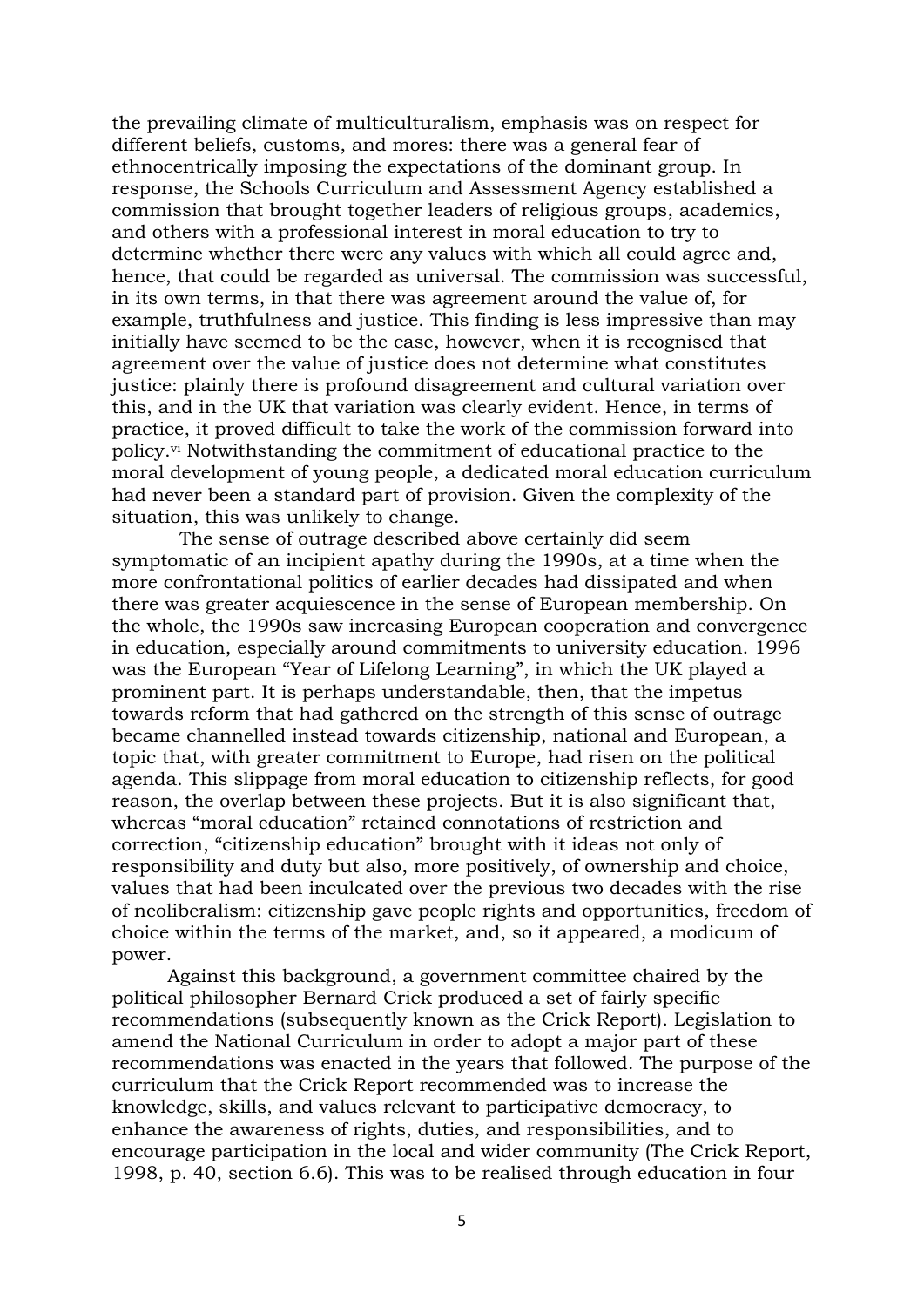specific categories: *key concepts* (such as democracy and autocracy; cooperation and conflict; equality and diversity; and rules, law and human rights); *values and dispositions* (including concern for the common good; concern to resolve conflicts; courage to defend a point of view; and willingness to change one's opinions in the light of discussion and evidence); *skills and aptitudes* (for example, the ability to make a reasoned argument; consideration and appreciation of the experience of others; and tolerance towards other points of view); *and knowledge and understanding* (of such matters as the nature of democratic communities, including how they function and change; as well as topical and contemporary issues and events at local, national, EU, Commonwealth and international levels) (p. 44).

Although the Report did draw attention to the overlap between its recommendations and history as a school subject, the tenor of the document was general and abstract. The committee expressed a reluctance to intervene in curriculum matters in detail and wariness of being overly prescriptive; and a degree of abstraction was inevitable given the nature of its task. When the recommendations were taken up in policy, however, these abstract features remained evident. The skills and dispositions were understood in relatively idealised terms, and the knowledge imparted tended to be formal in character. In other words, the historical resonance of the topics in question was not brought to the fore. I speak of idealisation not to suggest that these policies and practices explicitly posited an ideal world but because of this abstraction from the contingency of circumstance and history, the rough ground of the landscape in which civility in the real world must find its footing.

There is more than an echo here of the initial approach of John Rawls' *A Theory of Justice* (1972), surely the most influential work in anglophone political philosophy during the past fifty years. Central to Rawls' masterwork is its celebrated thought-experiment: this attempts to work out what a just society that reconciles principles of liberty and equality might look like if rational judgements as to the just distribution of rights and goods were made. This might be achieved if a society were created where its members were initially behind a "veil of ignorance", not knowing which positions or which needs and talents they as individuals were to have. The experiment generates two guiding principles. The first is that "Each person is to have an equal right to the most extensive total system of equal basic liberties compatible with a similar system of liberty for all", and the second that "Social and economic inequalities are to be arranged so that they are both: (a) to the greatest benefit of the least advantaged. . ., and (b) attached to offices and positions open to all under conditions of fair equality of opportunity" (p. 266).

There is no doubt that this is an immensely powerful conception of political justice, and its influence has extended to questions of education in fruitful ways. The quip that Western philosophy is "footnotes to Plato" might be matched by the formulation that, over the past thirty years or so, anglophone political philosophy of education has become footnotes to Rawls. In spite of the achievements of work in this vein (around, for example, the practices and legitimacy of school choice), the gravity of the arguments pulls consistently towards the formalism of theorisation and principle that I have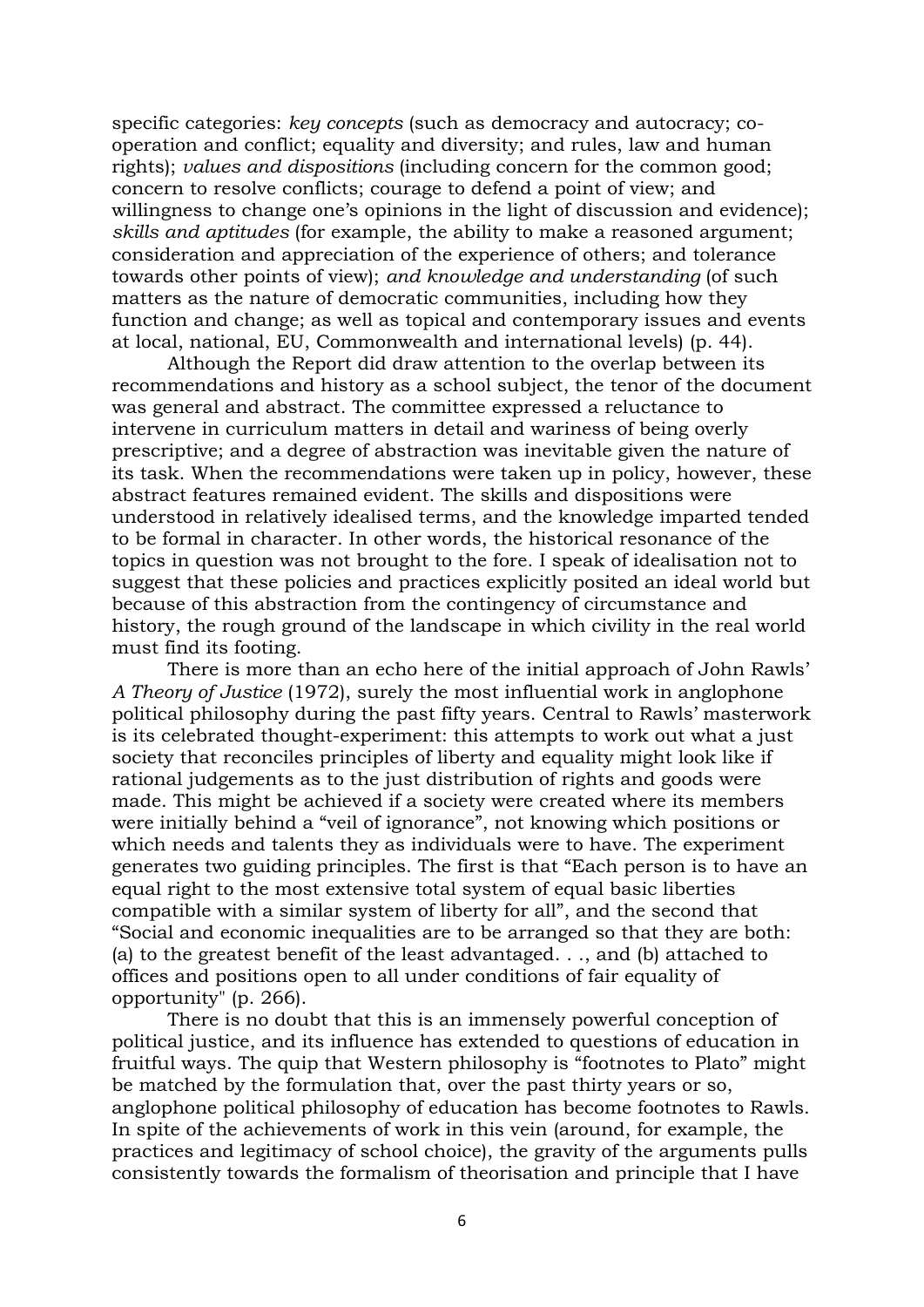drawn attention to above. Of course, actual cases and lawsuits figure in these discussions, but the tendency of the argument, with its commitment to democratically levelling the field of consideration, is to mute the sense of history.

My main concern here is not exactly to criticise such research but to draw attention to the ways that citizenship education was being conceived. It is instructive also not only to recall that curricular practices regarding citizenship in England, following Crick, have been influential elsewhere but also to attend to some salient differences that were evident at that time (see Standish, 2002). To take a closely related example, the policy and practice adopted in England contrasted in some respects with those of the separate jurisdictions of Scotland and Northern Ireland. In Scotland, the same abstract principles were adopted but supplemented with the requirement that there be a celebration of Scottish identity; in Northern Ireland, the principles were taken up, without any celebration of identity, but with a strong emphasis on the development of the disposition of tolerance. I take it that the need for tolerance in the divided society of Northern Ireland is obvious, just as the celebration of the identity associated with Scotland, a country that has been afflicted by English oppression, is understandable. The lack of any suggestion of the celebration of English identity in Crick's recommendation derived perhaps from a justifiable sense that English identity had been too much celebrated in the past! Twenty years on from the time of the report, with the rise of the UK Independence Party, the hardening of the Conservative right, not to mention Brexit itself, that sensitivity seems to have been dulled.vii

 Bearing in mind the looming spectre of nationalism in these policy shifts, let me turn to the fate of history in a different context, that of Japan.

## **Political education under erasure**

As will be well-known to many readers of this journal, there is an intriguing literature relating to the history of textbooks in Japan – particularly to textbooks for the teaching of history itself. A key focal-point for this is to be found in the extraordinary measures that were taken in the years following the Second World War, with the establishment of the Fundamental Law of Education, and with the censoring of books already available in schools.

In October 1945, the Supreme Command for the Allied Powers began to issue directives regarding the content of the curriculum, prohibiting the presentation of militarist and ultranationalist ideologies, and carrying out a purge of teachers who had promoted such ways of thinking. In December that year the prohibition was extended to Shinto, including a ban on teaching materials such as *Kokutai no Hongi* (The True Meaning of the Kokutai) and *Shinmin no Michi* (The Path of the Imperial Subject). Japanese history textbooks would have to be rewritten. On the 31 December, it was ordered that moral education (*shushin*), Japanese history, and geography be suspended, and textbooks and teacher's guides for these subjects were withdrawn.

Prior to this, however, in August, 1945, the Japanese government's post-War textbook policy had begun with a process of blacking-out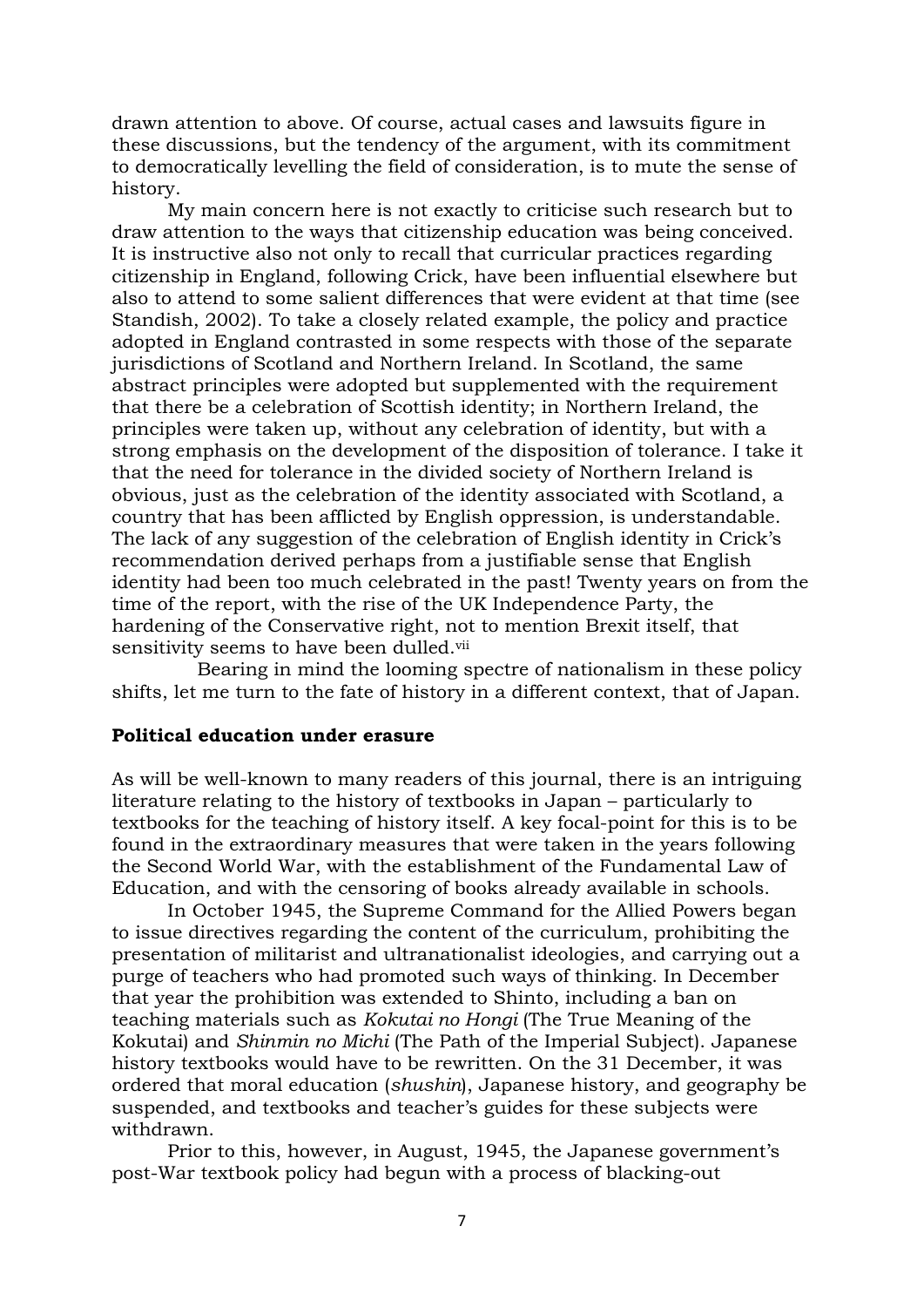(*suminuri*). Schools were instructed by the Ministry of Education, as Yoshiko Nozaki (2008) explains, to exercise discretion in using the existing books and to delete from them any militaristic content (see the images below).



GOOD-BYE, DEAR BIRDS, GOOD-BYE!



 $\perp$  11

次の文を未來に直せ。

 $\mathbf{I}$ 

1. Winter is here.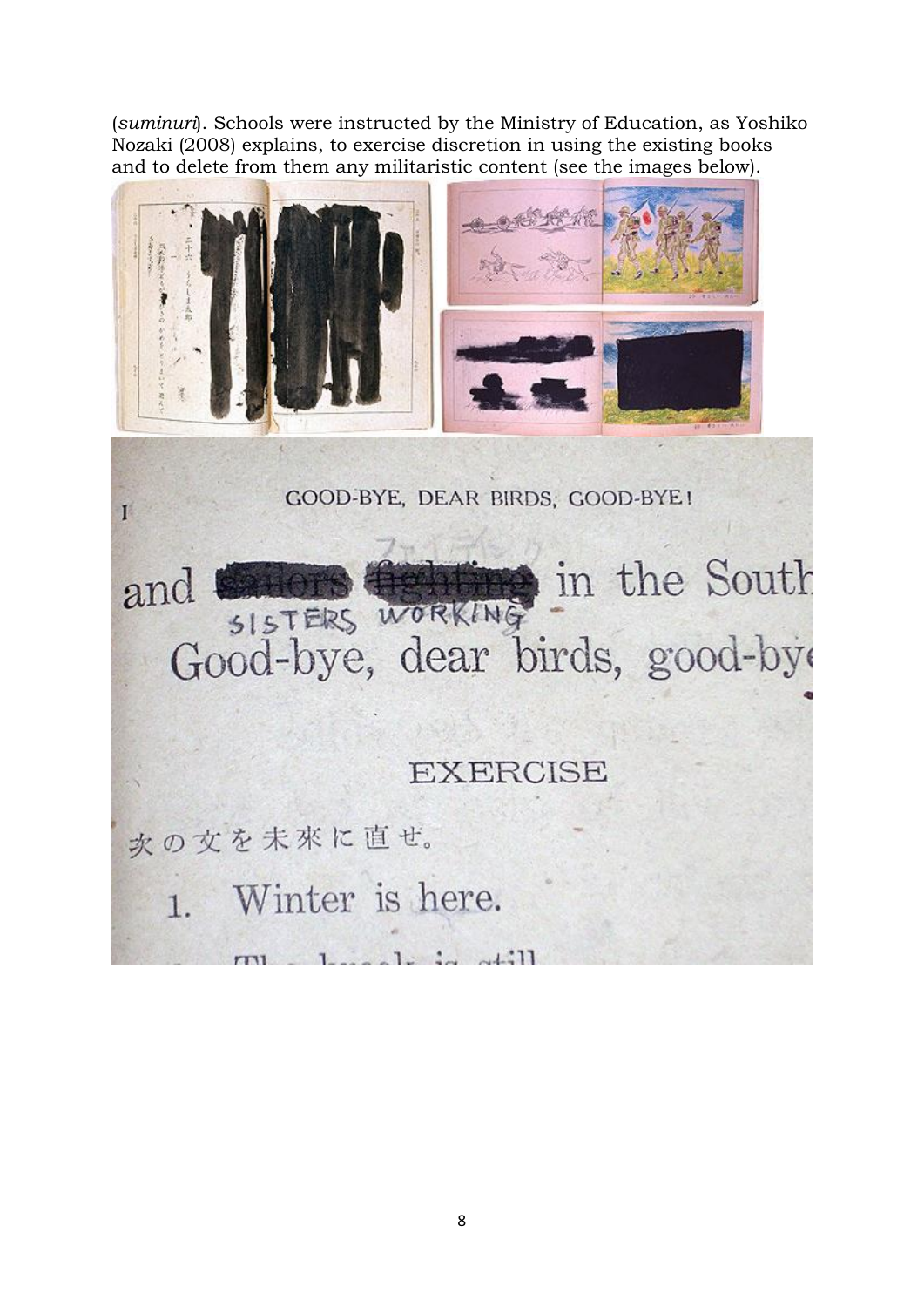

It is likely, however, she suggests, that the Ministry's intention was to conceal rather than to negate militarism in education. The point was to conceal the content from the occupying forces: it was not to eliminate from education the spirit of the national polity (*kokutai*) that it expressed, a polity conceived around and in relation to the figure of the Emperor. Items specified for removal were principally war-related descriptions; surprisingly, many stories revering the emperors remained. The requirements for what was to be eliminated were not precise, and judgements had to be made at local levels, even by individual teachers, about what exactly to exclude; and often it was the students themselves who blacked out or pasted over the offending content. The upshot was, as Nozaki explains, that

no two blacked-out textbooks emerged from the process exactly alike, indicating that each classroom teacher took some liberty in determining which items were to be removed. In a sense, though to a limited extent, a different construction of national narrative took place in each classroom (p. 4).

Schools were allowed to use blacked-out textbooks until July 31, 1946, by which time "stopgap" textbooks had been distributed, albeit that these were in short supply.

Clearly the significance and effects of this extraordinary practice warrant further comment, but let me first set Nozaki's account here in the broader context of her book. State censorship or control of textbooks is obviously not peculiar to Japan, and similar controversies are to be found in many states confronted with a need for nation-building or reconstruction. As Nozaki rightly claims, "the Japanese case and the situated, contextual knowledge, both empirical and theoretical, gained from it offer revealing points of comparison and interpretation that illuminate contemporary global issues of war and peace, historical memory, and education" (p. xiii). Her purpose in the book is indeed broader than to consider the blacked-out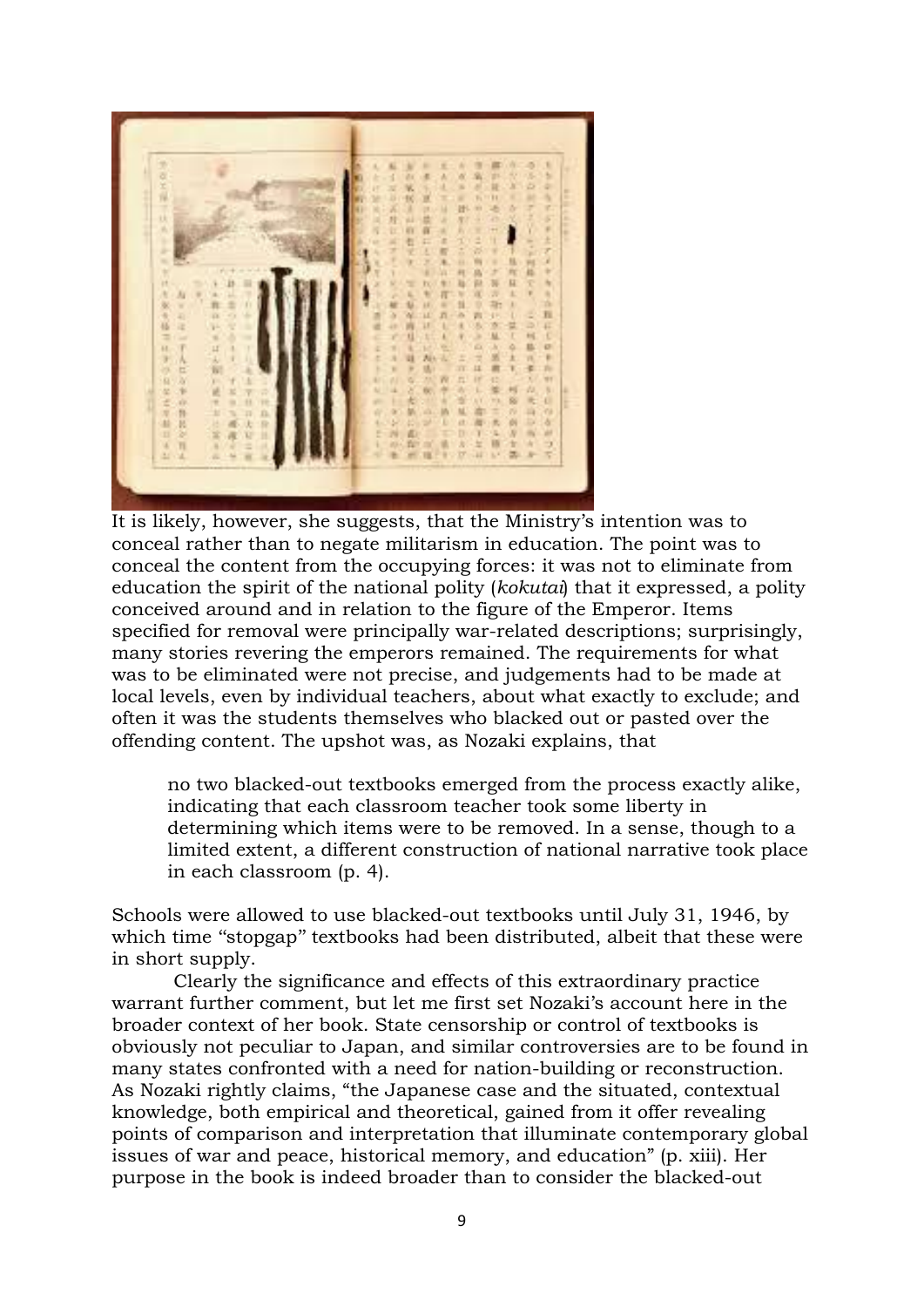textbooks. She aims to bring to light "the complex, multi-layered battles fought over the issues of war memory and school textbooks from 1945 to 2007, locating them in the larger social, cultural, political, and educational transformations inside Japan, as well as in the context of major changes in international relations. . ." (*ibid.*). She considers not only how right-wing nationalism, the dominant power bloc, and the state worked together to exert power over schools, and how textbooks themselves have influenced the sense of national identity that people experience, but also how "oppositional and alternative forces—so called 'progressive' forces—fought against the hegemonic power(s)?" (pp. xiii-xiv) Much of her book focuses specifically on the sustained campaign against government policy undertaken by Saburo Ienaga, who had worked as a history teacher in schools and in a teacher education college. His book *Shin Nihonshi* (New Japanese History, 1947) was a product and expression of the view that history education should be based on the robust standards of history as an academic – even scientific (*kagakuteki*) – discipline, and on commitment to democratic values and the desire for peace. Nozaki's book examines the several law-suits that Ienaga went on to press against the Japanese government in the decades that followed, offering her own commentary on later developments in history textbooks for schools.

It is plain that the textbook controversy has been a struggle over education and its content, raising questions about the nature of the official, state-sanctioned knowledge taught in schools. Whose knowledge ought to be presented to students? Who should decide this? Answers to these questions, as Nozaki observes, are inevitably political, and this is in line with the point I have been pressing throughout this paper – particularly with regard to content.

A particular fascination of the blacked-out textbooks case is the manner in which the elimination was done. It is quite literally a case of "writing under erasure". This phrase is associated especially with the work of Jacques Derrida and with Martin Heidegger, and their conception of this is not primarily negative. They see in it a double-gesture of both presenting and withdrawing – through crossing out, pasting over, blotting out, saying and negating, double negation, erasure in its multiple forms. Clearly the possible effects are diverse and highly contextual. The practice can be seen then as a creative means of acknowledging something that cannot be simply recognised – in other words, as part of a restrained or quiet affirmation ("I'm not unhappy"). But similar, though negative formulations can be found in such corrosive expressions as "I'm not saying you are mean but. . ." It can be effected also in more visual ways, as here in the blacked-out images. The black-ink deletions can have an almost visceral effect.

How was this experienced by teachers? How was it understood by the Allies? What of the schoolchildren evidently required to collude in the paradoxical concealing of things from themselves? Did it not undermine or at least compromise the curriculum ostensibly presented to them? Is it not likely that the obliteration of the texts aroused a dangerous curiosity, at the same time symbolising the repression of a people then in defeat? Of course, the times were exceptional, but what message must such an experience have imparted about the nature of education and about the nature of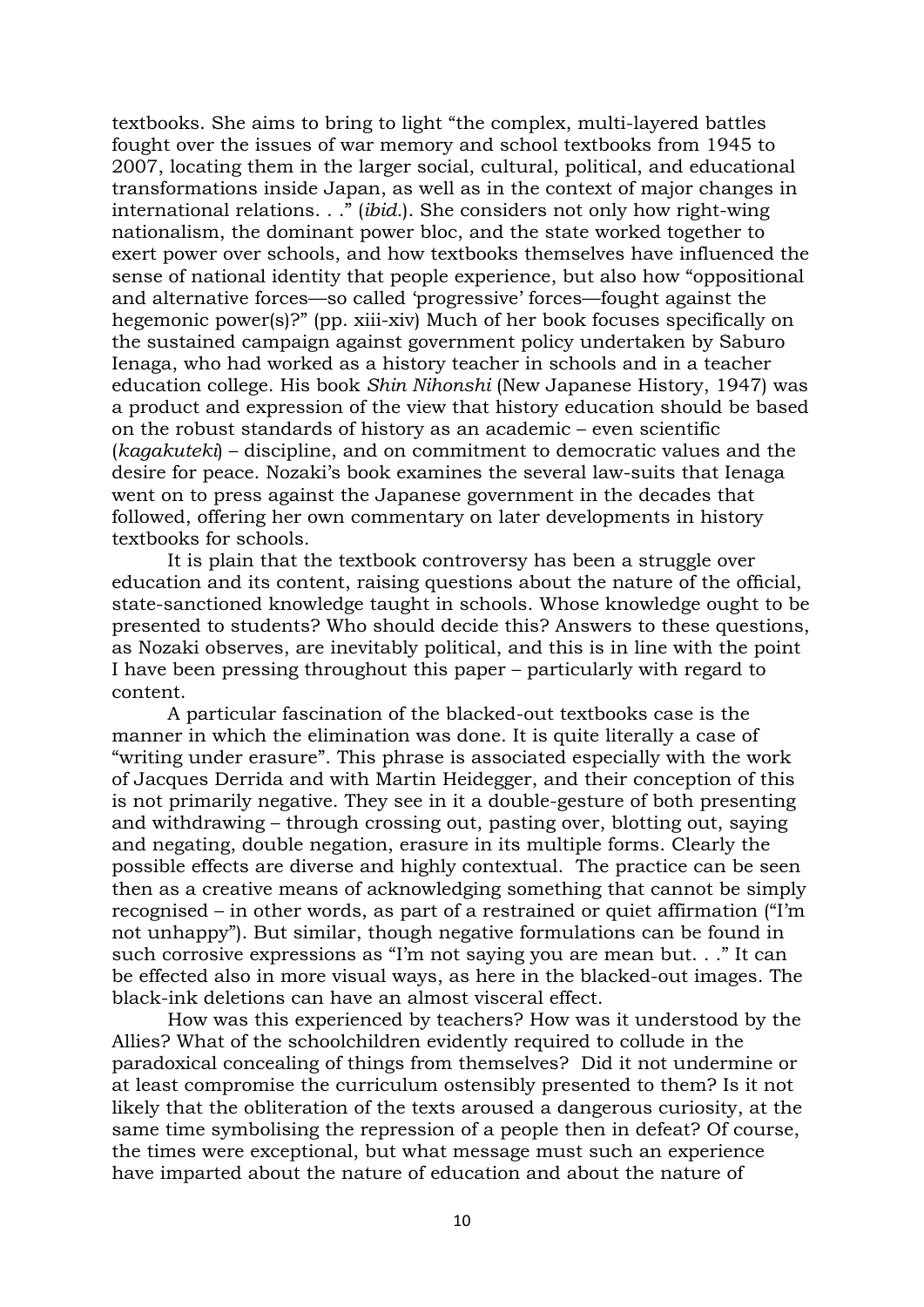Japanese identity – an identity now defined by being partly under erasure? These matters become all the more burdensome if they are placed against the questions concerning identity that had come progressively to the fore in the latter part of the 19th century, with the Meiji restoration in 1868, and especially during the 20th century. The rise of Japanese nationalism had coincided with a questioning of the Western conception of history – as universal and as a progress towards civilisation, in which different peoples of the world were at different stages of development, and with the West of course in the leading position. It was part of a new Japanese confidence in the pre-War years to contest this view of history, in effect connecting with the rival conceptions of historicism that had emerged in the West.

Perhaps this new confidence, asserted with the rise of nationalism, had itself borrowed something from the very idea of identity that had become so entrenched in Western thought (see Standish, 2011), a conception inextricably linked with ways of thinking that are bound up with a logic of representation. This is not a matter of political representation in the ordinary sense (for example, the fair representation of particular groups of people in a democracy) but rather to do with a kind of equation of being represented and being *real*. Things and people are understood in terms of sets of defining characteristics, collected in a descriptor, a profile, an image; and in some sense this must be made visible or made present. An inflamed form of this is found, on the grand scale, in celebrity culture and, in a more modest but perhaps more surreptitious way, in the ubiquity of social media. In both cases a person's "profile" or "identity" depends upon, and is understood precisely in terms of, a set of signifiers, and this becomes their reality.

Now it was not for nothing that Roland Barthes called Japan "the empire of signs", but a consideration of Japanese aesthetics can help to reveal the different possibilities of thought that signs can enable. The Western conception – of signs as representations – is burdened by a latent Platonism. This is the idea that behind the appearances of the ordinary world there is a true world of the forms. Our experience is of a world of flux, but we can become aware of a realm behind this that is timeless and unchanging, and hence more real. We can identify chairs of various shapes and sizes, and made of widely different materials, and we do this without hesitation; we can do this because we retain a *concept* of chair that does not require materialisation in these diverse ways; it is the concept (the true form) that enables our recognition of the contingent chairs we happen to come across. Similarly, and more convincingly, we might think of the triangular shapes and objects that we encounter in the ordinary world and yet be struck by the thought that none of these, in fact, has the absolutely perfect sides that define what a triangle is. Although we have never seen a perfect triangle, we have no difficulty at all in conceiving of that perfect form, and it is upon this concept that the ordinary operation of the term depends. Moreover, the perfect form, unlike the triangular shapes we happen to encounter, is timeless and indestructible; according to Platonism, it is more real. The logic of representation is then tied up with a notion that the sign correlates with a real thing, and hence with a hierarchisation of surface and depth. But think, by contrast, of the words, sounds, and gestures of the *Noh*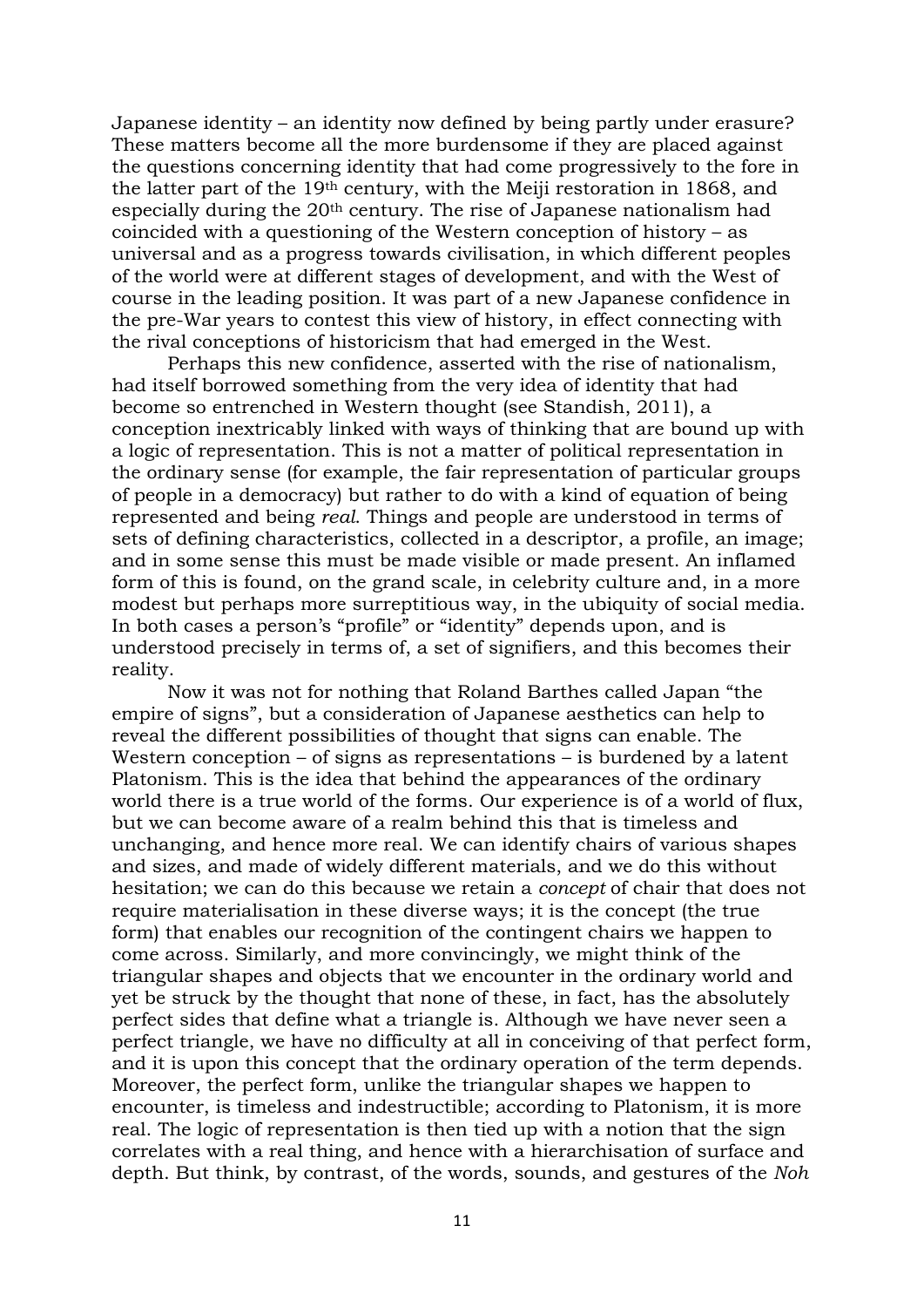play. These are not the coding of a "deep" meaning: on the contrary the audience is to attend to the surface of the signs and to be moved with the play from one surface to another, laterally as opposed to vertically, as it were, through the relationships between the signs. Think also of the way that the idea of *mu* (nothing) is so elusive to Western thought, which seems incapable of thinking of nothing except as an absent *something*. The Japanese water-colour floats on the surface of the paper; the classical Western painting fills the canvas. These factors, I believe, complicate the aesthetic and semantic effects of the blacked-out books in ways the implications of which are hard to fathom but that touch on difficulties in the expression of Japanese identity in a manner that avoids its constriction by the limitations of Western thought.

But let us step back in order to attend further to matters of history. Hitomi Koyama provides a thoughtful discussion of the relationship between stagist views of history, with their civilising mission, and the romantic turn to culture as a means of resisting Eurocentric history. Culture becomes a site through which sovereignty is projected. She is concerned to address what has come to be called 'the history problem' (*rekishi mondai*) - the relationship in Japan between history-writing and atonement for its militarist and imperialist past (Koyama, 2016a, p. 783).

Koyama describes how, in the late 19th century, a form of "Enlightenment history" or "civilizational history" (*bunmeishi*) gained prominence, led by figures such as Yukichi Fukuzawa (1834-1901) and Ukichi Taguchi (1855-1905). Civilisational history and science became the central currents in the early Meiji period. Committed to finding universal principles of development, Ukichi Taguchi's *Nihon Kaika Shoshi* (A Short History of Japanese Civilization, 1877) focused on material progress, following Adam Smith's account of societal development from a nomadic society to a commercial, urban one. Similarly, Fukuzawa theorised *bunmeishi* as "an endeavour to capture the positionality of the subject against the universal law of development" – in other words, to assert, against the background schema of development, a conception of human autonomy on Kantian lines. Within this three-stage schema, Japan was positioned as a semi-developed country; Europe and the US were developed, while Africa and Australia were still primitive. If Japan remained at this stage of development, its loss of autonomy would be inevitable.

One reason for the growth of resistance to *bunmeishi* (civilizational history), however, was the issue of race. Koyama draws attention to the impact of the 1886 Normanton Incident: a British captain was acquitted on charges of letting all 37 non-Western members of his crew (Japanese, Chinese, and Indian) drown when his ship sank, notwithstanding the fact that he had safeguarded the lives of every British and German crew member. The incident incited outrage, demonstrating that "civilisational status" was ultimately determined by skin colour. Thinkers in Asia were left, she argues, with a complex predicament:

to affirm the idea of historical development was to deny one's agency, since Europe depicted Asia as a calcified, backward site without historical movement. However, in adopting a stagist approach to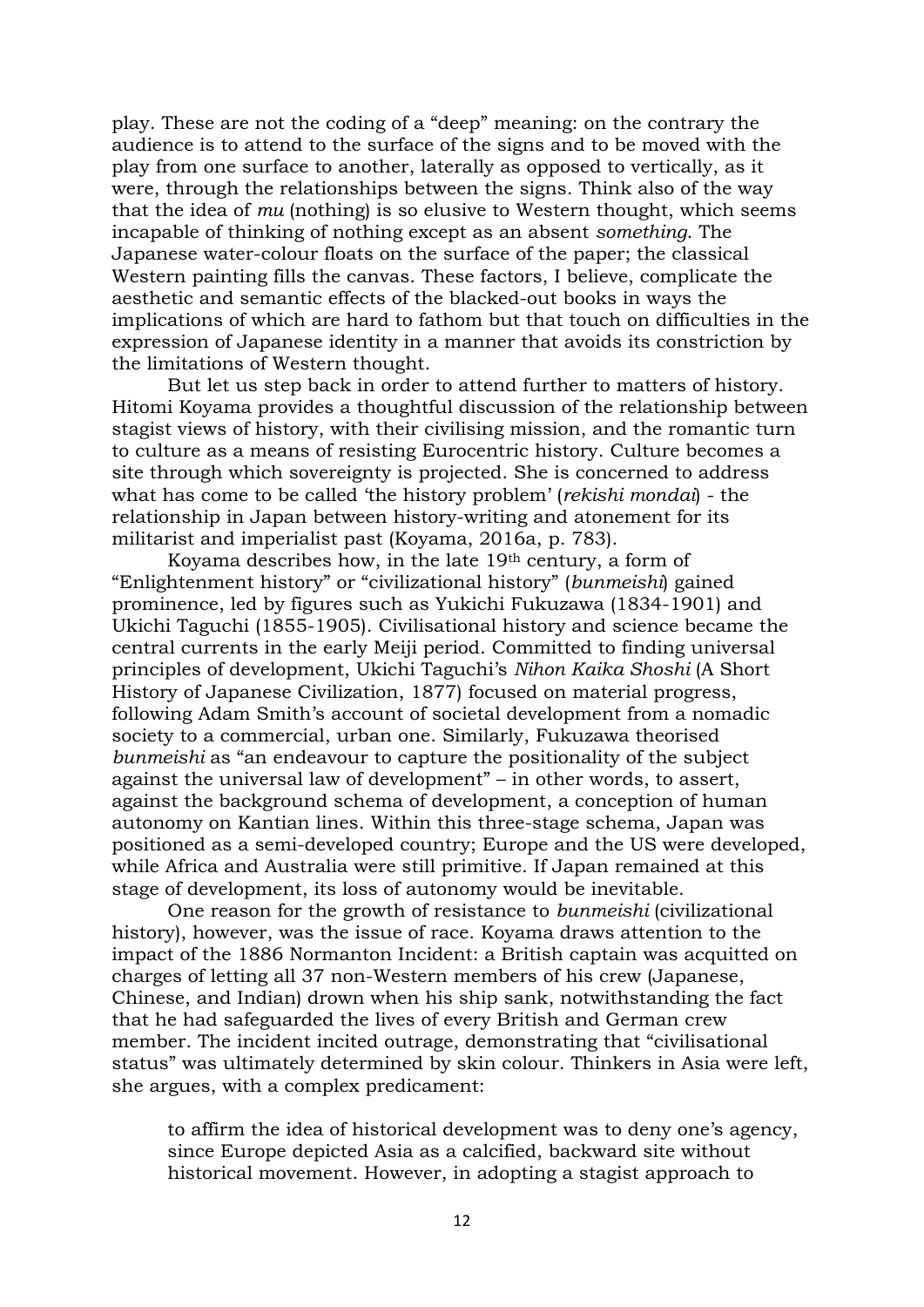history, this denial seemed unavoidable. The problem of how to think about historical development in Asia has therefore revolved around the question of how to conceive of political agency. It is here that we begin to see the Romantic moment (p. 794).

Towards the end of the 19th century, then, there was a growing body of thought to the effect that civilisational history was Western history, and hence a different conception of Asia gradually emerged, one that stressed cultural difference. Asia was not static and backward but rather a site of resistance. Nevertheless, as Koyama tries to show, this Romantic historicism also proved susceptible to incorporation into a colonialist discourse. The Western idea of Asia as backward is replicated in its own version of Orientalism, where it claims a degree of civilisation greater than other Asian states. Japan reproduced this Western civilising mission in its attitude towards and eventual colonisation of Korea in 1910.

It was against this background that the philosopher Kiyoshi Miki came to prominence, becoming head of the cultural division of the Showa Research Association (SRA), the advisory committee to Prime Minister Fumimaro Konoe on Asia policy. By the late 1930s he was arguing for the need to defeat the Eurocentric idea of world history as the history of white people. His concern was with pluralising the ways in which historical development is conceived. Miki's treatise on history was written, Koyama explains,

amid the convergence of three transnational intellectual movements: (1) the Pan-Asianist movement that sought to redefine what 'Asia' symbolised in history and worked in tandem with; (2) the rise of a view of Kultur as an antidote to civilisation that, in combination, enabled (3) 'Asia' to be reconfigured as a spiritual giant which was no longer perpetually 'backward', as defined by the West. The fusion of these trends is reflected in the treatise on international politics, *Principles of Thought for a New Japan*, published by the SRA under Miki's leadership (p. 795).

Around the time the above article was published, Koyama presented a paper with the title "Reexamining the Curious Convergence between Shinzo Abe and Norihiro Kato over the Reconstitution of Japan as a Subject of History in 1990s". In this she explores ways in which the question of how to tell the story of Japanese imperialism continues to haunt Japan's relationship with its neighbours (Koyama, 2016b). viii Japan's "history problem (*rekishi mondai*) has been taken to stand in need of a concrete resolution, but Koyama shifts attention in order to question the persistence of the problem *as a problem*. This history is, it seems, simultaneously there and not there  $-$  a tension that she suggests is illustrated precisely by the blacked-out textbooks of the 1940s. Semblances of patriotic or militaristic content were blotted out, such that the state of history in postwar Japan appears "as a palimpsest, both present and absent from public discourse and memory" (abstract for the paper). This state of history, she goes on to suggest, "implies a convergence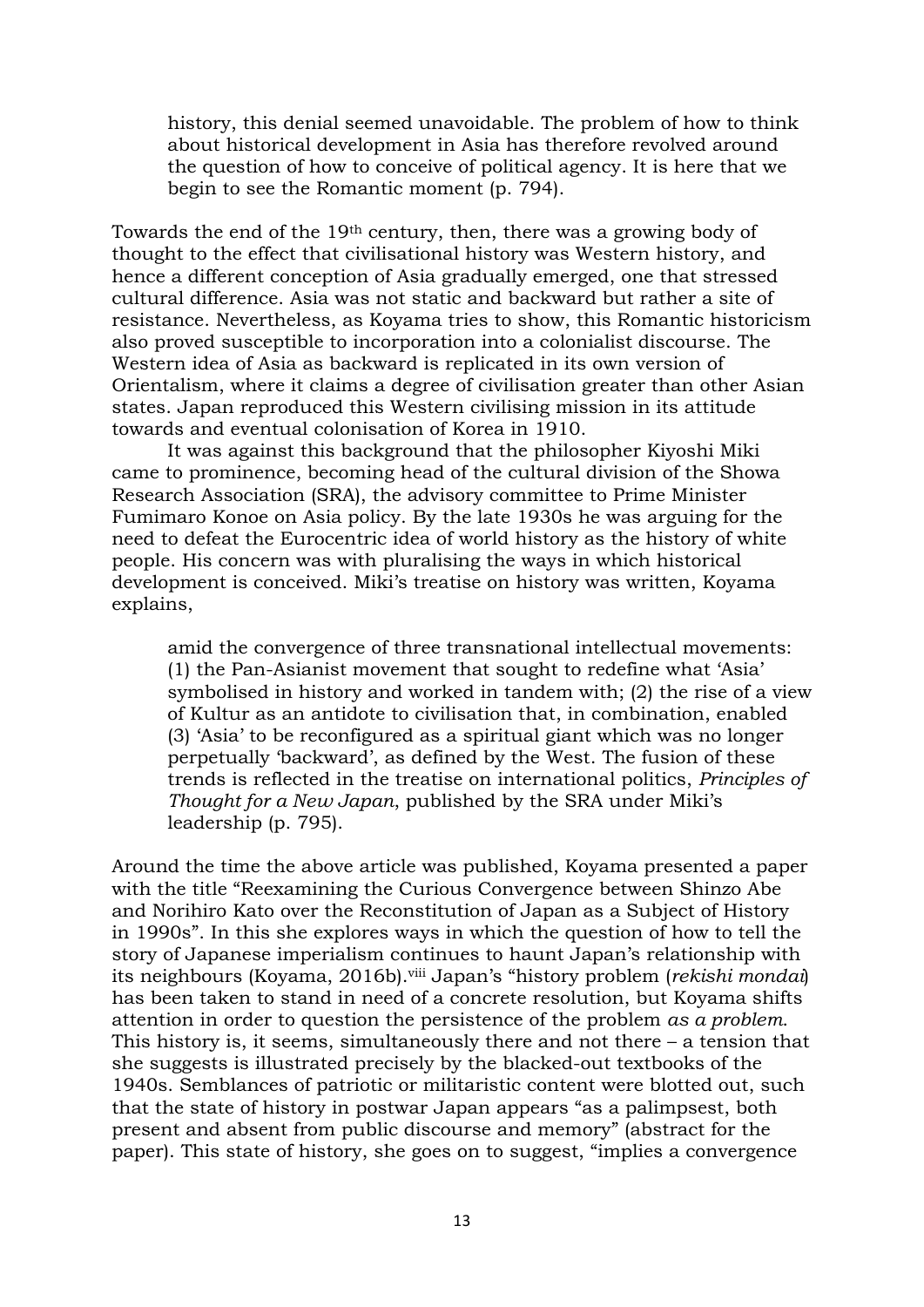between Shinzo Abe's revisionism and Norihiro Kato's responses to the Asian 'Other'."ix

Koyama's general thesis, if I have understood correctly, points to the constraining effects of the dominant binary construction of historicism (as either civilizational history or cultural history): Japan's "history problem", she shows, needs to be understood in terms of the only partial adequacy of such a distinction to historical reality. The erasure of the textbooks is a metonym of this inadequacy. Let me draw this paper to a close by identifying the effects of such binary thinking in relation to the political education that is its central focus. This will involve identifying tensions in the discussion that are present in contemporary educational policy in Japan and placing these in relation to a Japanese aesthetic and metaphysics that the Western terms of debate are apt to override.

## **The turn to history: outgrowing growth**

The binary construction of historicism finds its educational policy counterpart in Japan in the tension between a liberal-progressive orientation and the reassertion of national identity. Both, however, are vulnerable to disabling pressures from neoliberalism, in which "choice", "competence", and "performance" are powerful signifiers. Liberal education, which by rights should keep a degree of distance from progressivism, is rightly concerned with the initiation of the young person into those ways of thinking and understanding that are part of our shared inheritance as human beings, into the freeing of thought that these enable. <sup>x</sup> But the forgetting of this ideal – its liberal-progressive depletion, as well as its narrowing into a preoccupation with the abstract skills of critical thinking in service of the exercise of rational autonomy – facilitates a cultural slide into the values prioritised by liberal economics, where choice is epitomised by the freedom of the consumer. Conversely, the commitments to culture and tradition associated with Japanese identity are subsumed within an Abenomics dedicated more to asserting Japan's importance on a globalised economic and political stage. Ironically, these conspire to distort what might more richly be thought of as an inheritance of Japanese culture.

A refreshing contrast is provided by a short piece published by Kato in the *New York Times* in 2010 (though not, I think, here converging with Abe, curiously or otherwise). In some ways, Kato's observations can be seen to be reaching towards a conception of citizenship that exceeds both the binary terms of historicism and the educational opposition articulated in the previous paragraph. He comments on the responses of mature acceptance he has found among the younger generation to the slowing of growth in Japan and to its being overtaken by China:

The new maturity may be the province of the young Japanese, but in a sense, it is a return to something much older. . . Starting in the 19th century, with the reign of the Meiji Emperor, Japan expanded, territorially and economically. But before that, the country went through a 250-year period of comparative isolation and very limited economic growth. The experience of rapid growth was a new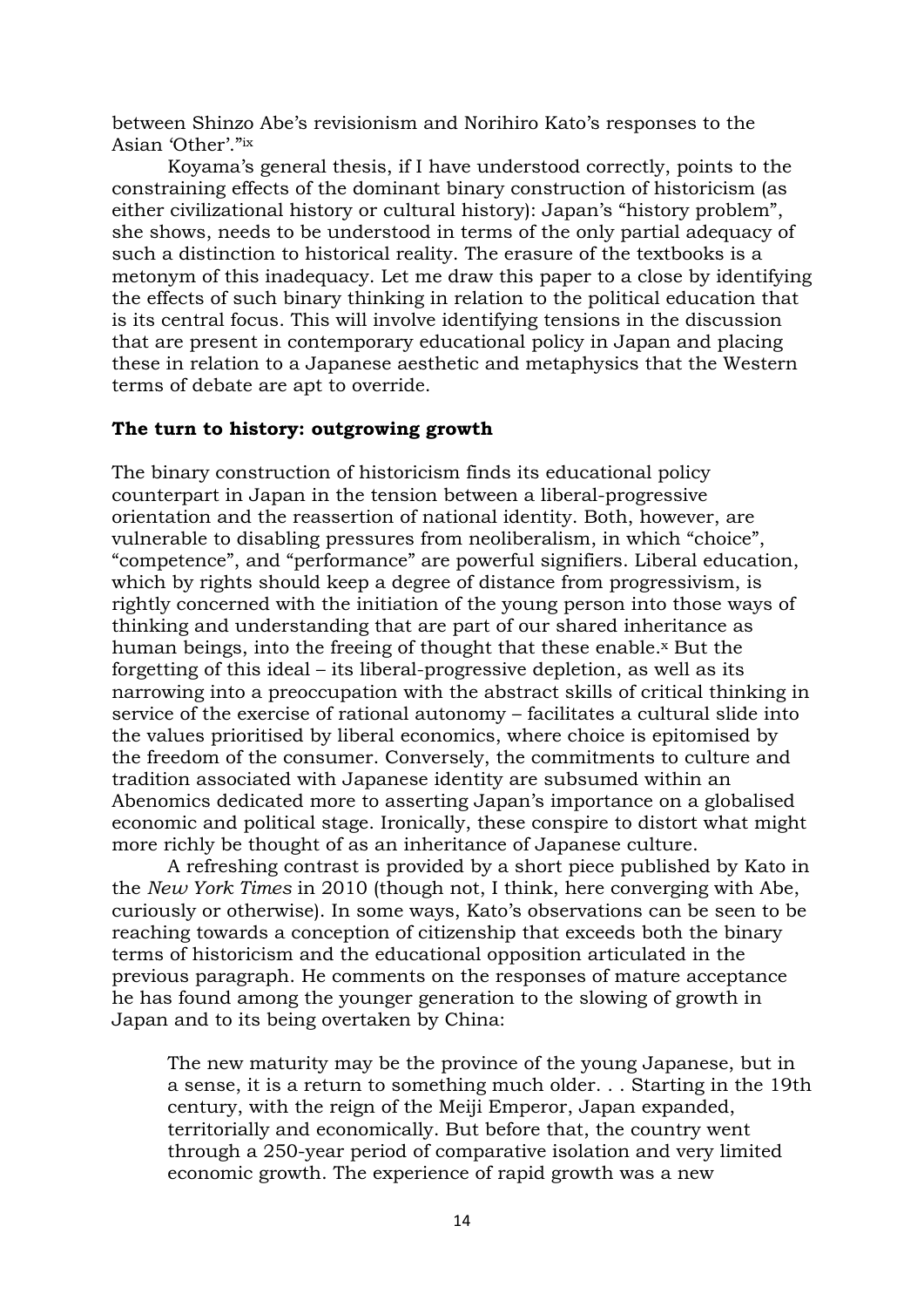phenomenon. Japan remembers what it is like to be old, to be quiet, to turn inward.

Freshly overtaken by China, Japan now seems to stand at the vanguard of a new downsizing movement, leading the way for countries bound sooner or later to follow in its wake. In a world whose limits are increasingly apparent, Japan and its youths, old beyond their years, may well reveal what it is like to outgrow growth (Kato, 2010).

This is simultaneously an acknowledgement *of* history, of a Japan beyond the modernising that the Meiji era set in train, and the recognition of a turn *in* history, of a time to come that is not obsessed by growth in GDP.

My purpose in this paper has been to illustrate the failure to turn sufficiently to history, and I have identified this as a significant impoverishment and distortion of political education. There is no avoidance of political education, and, Arendt's critique notwithstanding, the illusion of thinking there is outweighs the problem of instrumentalization. In fact, the acknowledgement of the inevitably political aspects of education is a means of recognising the dangers that instrumentalization presents. The two main contexts to which I have drawn attention have served to show problems of abstraction and repression. Global Citizenship Education is currently being promoted by the OECD, and there is good reason to assume that this is well-intentioned. But it manifests tendencies that are the object of criticism in this paper: to counterbalance these tendencies, it is necessary to attend to the multiple forgotten histories, histories that neoliberalism's global success story denies. A substantial element in the vote in favour of Brexit as well as in "rust-belt" support for Donald Trump is the expression of aversion to that success story, misguided though the channelling of that expression may be. Neoliberalism's story is, as I have implied, entrenched in aspects of Western metaphysics, and its obsessions with identity and representation need to be overcome.

Perhaps it will help if this problem is put more starkly. The argument is not that questions of identity should simply be avoided; that representation is in some way or other essential to the intercourse and communication of human beings is scarcely to be denied. But where identity becomes detached from inherited networks of relation, there is a danger that it turns self-conscious and narcissistic, whether inflated with the existentialist fervour of the 1960s as some kind of heroic quest, or rendered vapid and ephemeral in the faddish trending of postmodernity: this is a change in the notion of identity itself, in the region of which a set of signifiers – from "profile", "narrative", "bio", and "ID" to "identity" itself – move beyond their descriptive function to become marketing tools in the make-over of human nature.<sup>xi</sup> Let me be clear, however, about one thing. Appropriate acknowledgement of what I have called the multiple forgotten histories should not be taken to be simply a reiteration of the need for personal or collective narratives. The narrative turn also is subject to selfindulgence and oversimplification, and in the end it can succumb to precisely those problems with identity and representation identified here.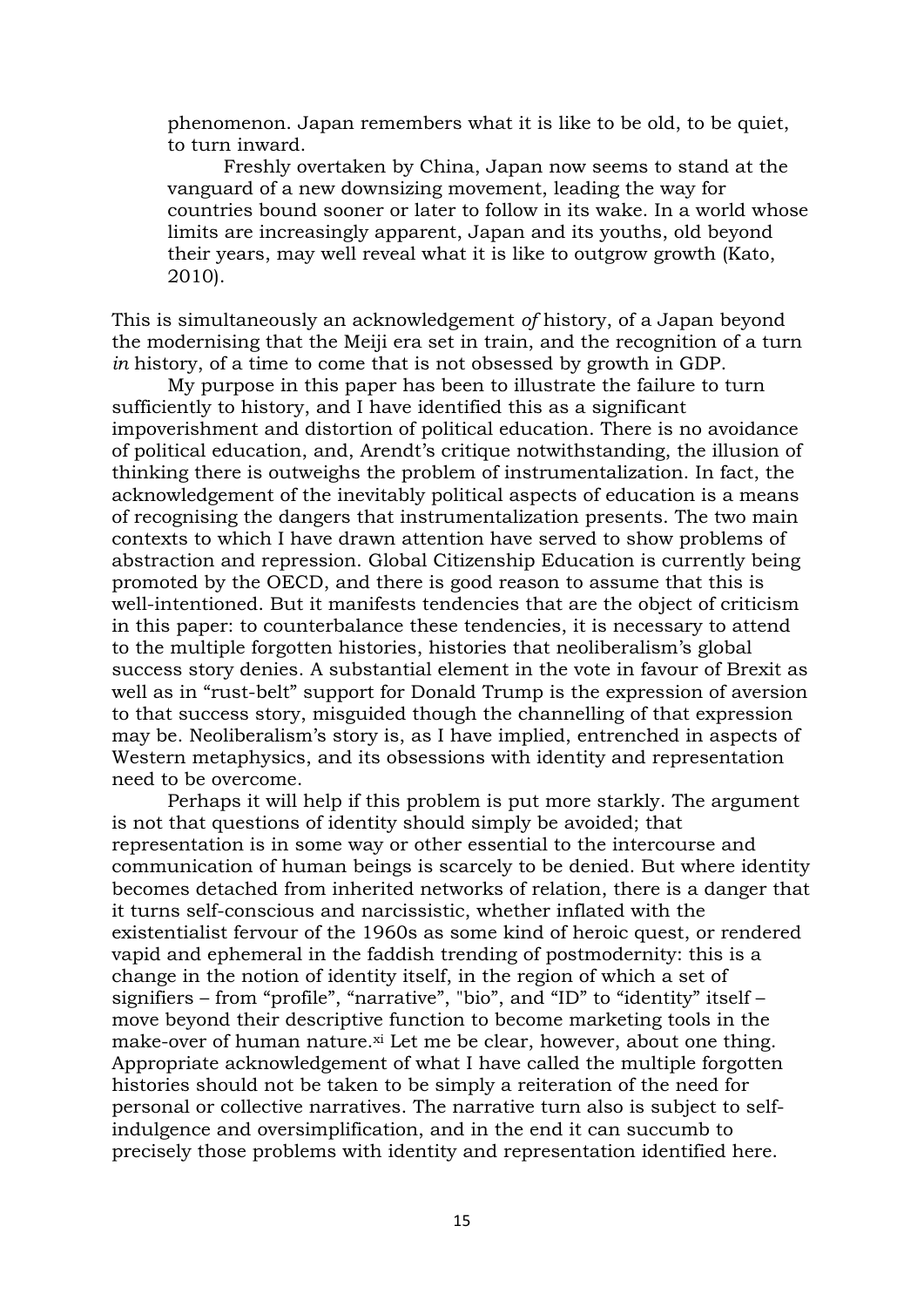But then what is it that I am asking for? I have drawn attention to examples of history and education, and I have intimated that there may be resonances between the dichotomies that present themselves within each of these, related especially to questions of relativism and access to truth. Narrative raises questions about language and writing itself. What is it to give an account? What counts, what matters? Given a certain context, narratives are received and judged as explanation and justification. They are understood as having a unilinear relation to truth, in the absence of which relation the door will be open to relativism, to the view that one person's truth is different from another's and that both are equally "valid".xii Certainly, relativism of this kind is to be avoided. But the emphasis on explanation and justification in such approaches can fail to do justice to the nature of human action as essentially multivalent. Unlike purely causal physical processes or the behaviour of animals, what constitutes action is dependent upon the *experience* of the people involved - their sense of what they are doing and why and of what is happening to them - and, hence, upon diverse subjectivities. Human experience itself is inseparable from the ways in which it is articulated – as spoken, written, thematised in thought. One witnesses things; and, when one tells others about them, one bears witness to them – perhaps casually and in passing, and perhaps in circumstances of greater moment. One tells others what one has seen, and it is basic to social relationships that as a matter of course one normally accepts what one is told. It is taken on trust, and trust is built into the interaction. Not that everything one hears is necessarily right, as one very well knows, but one believes the words to be meant: believing *someone* is part of what it is to recognise them as a person. In more troubled circumstances, one hears painful, perhaps conflicting accounts of experience. Does it not then seem incumbent upon one to exercise judgement, to determine which account is right and who is telling the truth? But this may be to rush too quickly into explanation and to miss something fundamental in human being. The speaker needs to be heard, a testimony to be read. Appropriate response may require holding back from passing judgement, receptivity to what the other person has said. Justice must be done and reparations made. Yet these will not exhaust the need for acknowledgement, which is not a skill or competence but a turning towards an object to which attention must be given. Human beings are not characters in a detective story whose function is to be pieces in the solving of the crime. Let me risk two examples.

On 15 April 1996, South African national television presented, live, the first two hours of a hearing of the Truth and Reconciliation Committee, and from then until June 1998 there were hour-long episodes each week of the "[Truth Commission Special Report](https://en.wikipedia.org/w/index.php?title=Truth_Commission_Special_Report&action=edit&redlink=1)". The Committee, chaired by Archbishop Desmond Tutu, had been established by the South African Parliament with the mandate to bear witness to, record, and in certain cases grant amnesty to perpetrators of crimes relating to human rights violations. The Committee failed in many respects: reparations were awarded but not delivered, amnesty was sometimes granted for reasons of political or economic expediency, and the weekly broadcasts risked becoming absorbed into the rapidly expanding genre of confessional television.xiii But the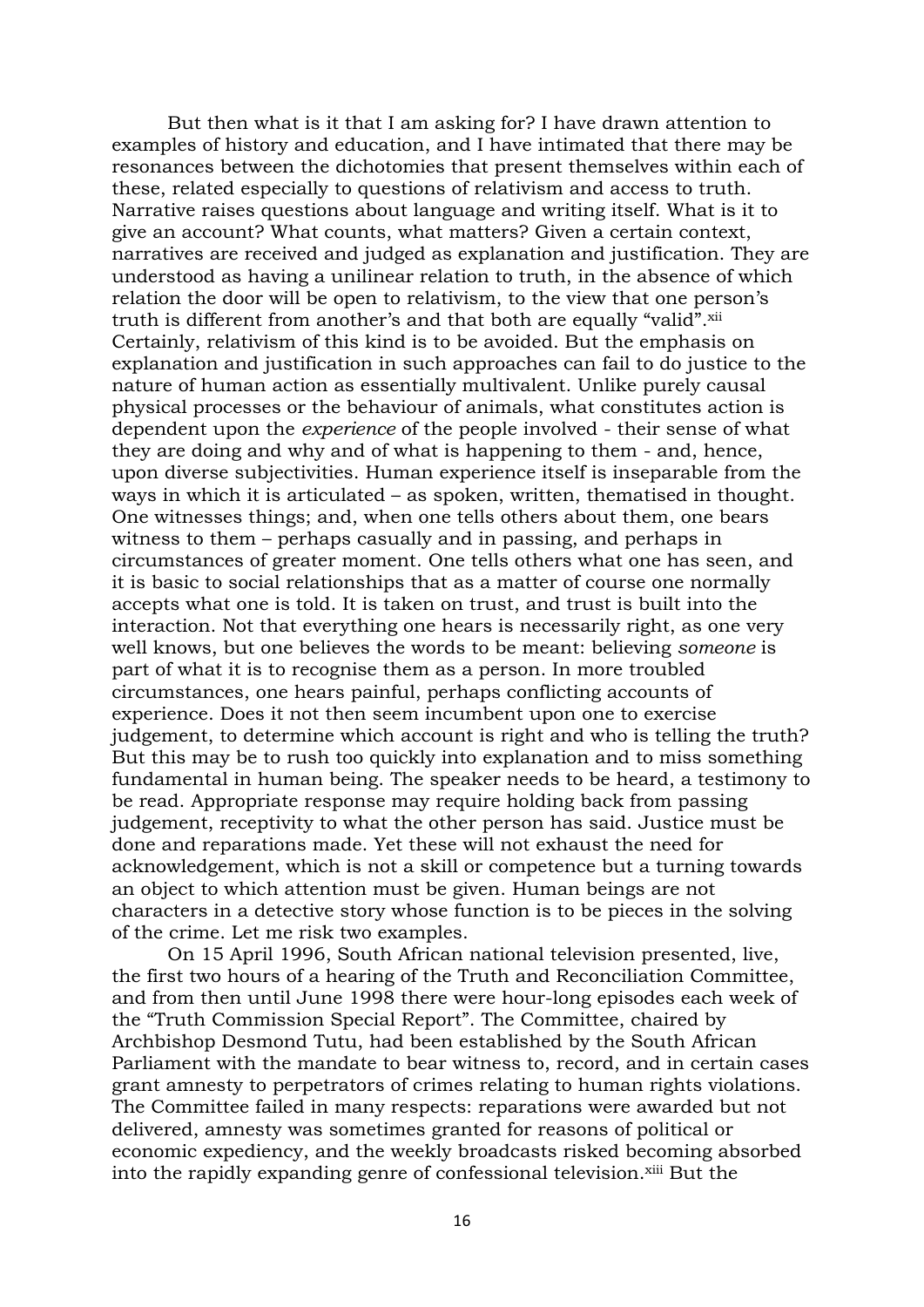hearings were designed not primarily for litigation: they were to allow victims and perpetrators to speak publicly about their experience, to bear witness and, in some cases, to express remorse. The Committee's emphasis on [reconciliation](https://en.wikipedia.org/wiki/Conflict_resolution) has been said to stand out by contrast with the measures adopted by the Allies in 1945 in Germany and Japan.

On 24 August 1950, Akira Kurosawa's *Rashomon* was released. As is well known, the film presents different versions of the same incident, involving a robbery, rape, and murder. The stories conflict, and no definitive account is provided; yet at the end of the film, there is the promise that the baby that has been born will be cared for. Here, again, the film does not explain, does not provide a litigation, but draws the viewer into the experience of each of the characters. The complex symbolism of the film can in part be taken as allegorising Japan's experience at the end of the War. A minor aspect in the making of the film makes it answer uncannily to earlier parts of the present discussion. Kurosawa records how, when the camera was aimed upward at the cloudy sky over the Rashomon Gate, the rain could not be seen. Black ink was added to make the rain visible.

In a case such as that of the blacked-out textbooks, it is not clear what and whose stories need to be told. It is not clear what these would amount to, if faith is to be kept with the complex, polyvalent realities of history. Stories must be told, but they remain problematic, and there is always more to be said. Academic writing, history, criticism tend to take it as a matter of obligation that analysis be provided and explanation given, while social justice research in education, in the torrent of its heroic master narratives, risks losing sight of the streams of contributing little narratives, in their variety and specificity. The big dichotomies with their "positions" are to be resisted, because testimony to the truth, in its attestation and acknowledgement, requires a degree of reticence, a new maturity, and something closer to humility.<sup>xiv</sup> Our politics is a city of words. Education and the narratives it enables are part and parcel of that politics.<sup>xv</sup>

## **References**

- Arendt, H. (1954) The Crisis in Education, in: *Between Past and Future: Eight Exercises in Political Thought* (Harmondsworth, Penguin, 2006), pp. 170-193.
- The Crick Report (1998) *Education for citizenship and the teaching of democracy in schools* (Official title), Qualifications and Curriculum Authority, DfEE, London.
- Ienaga, S. (1947) *Shin Nihonshi* (New Japanese History), (Fuzanbo).
- Kato, N. (1995) *Amerika no Kage* (The American Shadow), (Tokyo, Kodansha Gakujyutsubunko).
- Kato, N. (2006) Goodbye Godzilla, Hello Kitty, *The American Interest*, 2.1.
- Kato, N. (2010) Japan and the Ancient Art of Shrugging, *New York Times*, 21 August.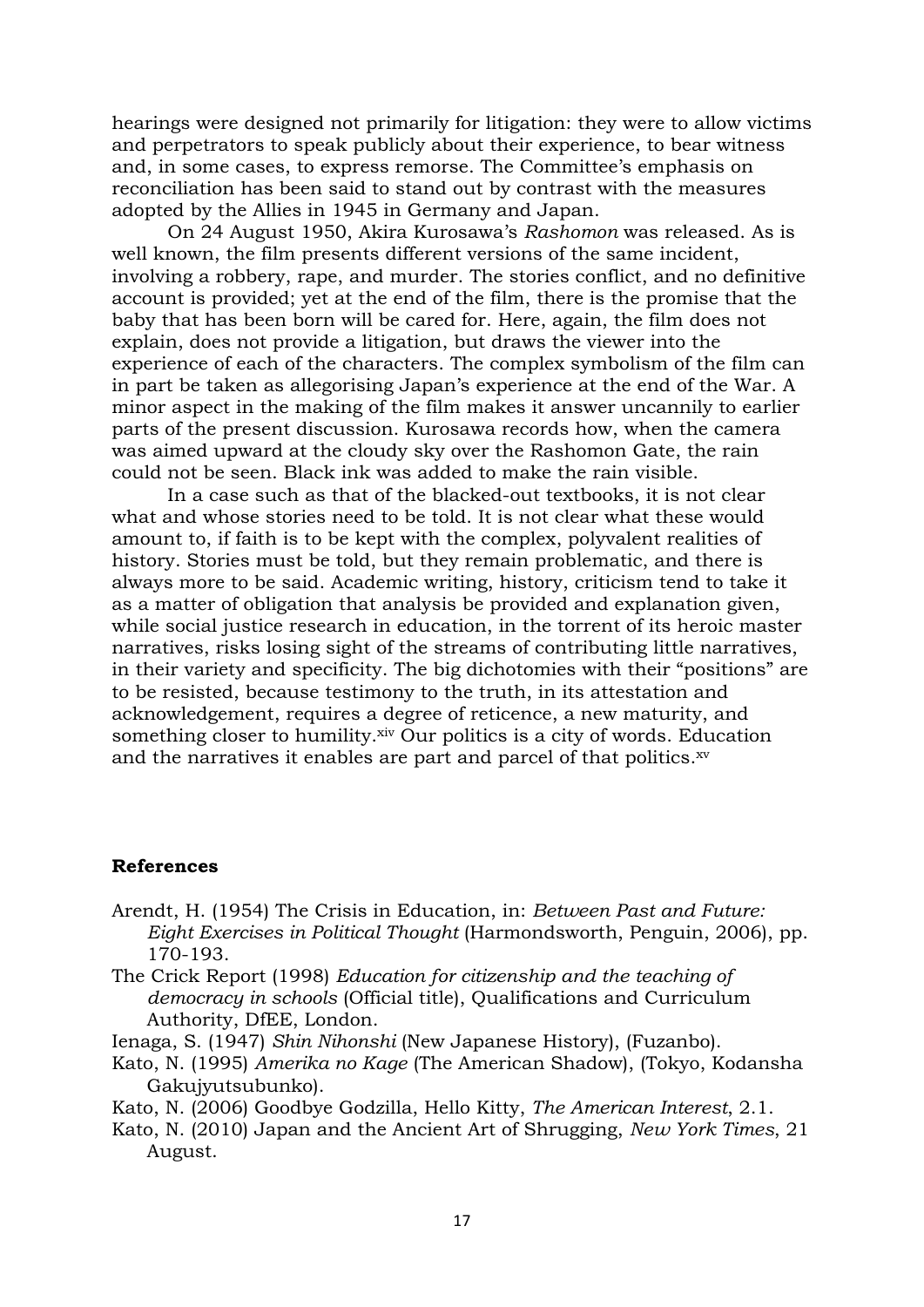Koyama, H. (2016a) Historicism, Coloniality, and Culture in Wartime Japan, *Contexto Internacional*, 38.3, pp. 783-802.

Koyama, H. (2016b) Reexamining the Curious Convergence between Shinzo Abe and Norihiro Kato over the Reconstitution of Japan as a Subject of History in 1990s, National University of Singapore, 14 November.

Koyama, H. (2018) *On the Persistence of the Japanese 'History Problem': Historicism and the International Politics of History* (Routledge, Interventions Series).

Mandelbaum, M. (1977) *History, Man and Reason: A Study in Nineteenth-Century Thought* (Baltimore, Johns Hopkins University Press).

Nozaki, Y. (2008) *War Memory, Nationalism, and Education in Postwar Japan, 1945–2007: The Japanese history textbook controversy and Ienaga Saburo's court challenges* (Abingdon, Routledge).

Ravitch, D. (2004) *The Language Police: How Pressure Groups Restrict What Students Learn* (New York, Vintage Books).

Rawls, J. (1971) *A Theory of Justice* (Cambridge, Mass., Belknap Press, University of Harvard Press).

Smeyers, P., Smith, R., and Standish, P. (2007) *The Therapy of Education: Philosophy, Happiness, and Personal Growth* (Basingstoke, Palgrave Macmillan).

Smith, R., and Standish, P. (1997) *Teaching Right and Wrong: Moral Education in the Balance* (Stoke-on-Trent, Trentham Books).

Standish, P. (2002) From Moral Education to Citizenship: principles and problems in UK policy, *Journal of the International Christian University*, Tokyo, 44, March, 243-262.

Standish, P. (2007). "Moral education, liberal education and the voice of the individual". Roth, K. and Gur-Ze'ev, I. (eds). *Education in the Era of Globalization* (Dordrecht, The Netherlands, Springer), pp. 34-50.

Standish, P. (2011) Social Justice in Translation: subjectivity, identity, and occidentalism, *Educational Studies in Japan, International Yearbook*.

Standish, P. (2012) *Jiko-o Koete: Wittgenstein, Heidegger, Lévinas to Gengo no Genkai* (*Beyond the Self: Wittgenstein, Heidegger, Levinas and the Limits of Language*), a substantial revision of previously published material combined with new work, trans. N. Saito (Tokyo, Hosei University Press) (Japanese).

Standish, P. (2013) Shakai Seigi to Okushidento (Social Justice and the Occident), in: Saito, N., Imai, Y., and Standish, P. (eds)(2013) *Honyaku no Sanaka ni Aru Shakai Seigi* (Social Justice in Translation) (Tokyo: University of Tokyo Press) (Japanese).

Standish, P. (Forthcoming) *Kajo-na Shiko: Postmodernism to Kyoiku* (*Exceeding Thought: Postmodernism and Education*) Hosei University Press. (Japanese)

**.** 

<sup>i</sup> See, for example, *The Guardian*:

https://www.theguardian.com/society/2018/oct/16/hate-crime-brexitterrorist-attacks-england-wales. Accessed on 24 February 2019.

ii In the most notorious of these the claim was made that leaving Europe would mean than an extra £350 million could be spent on the National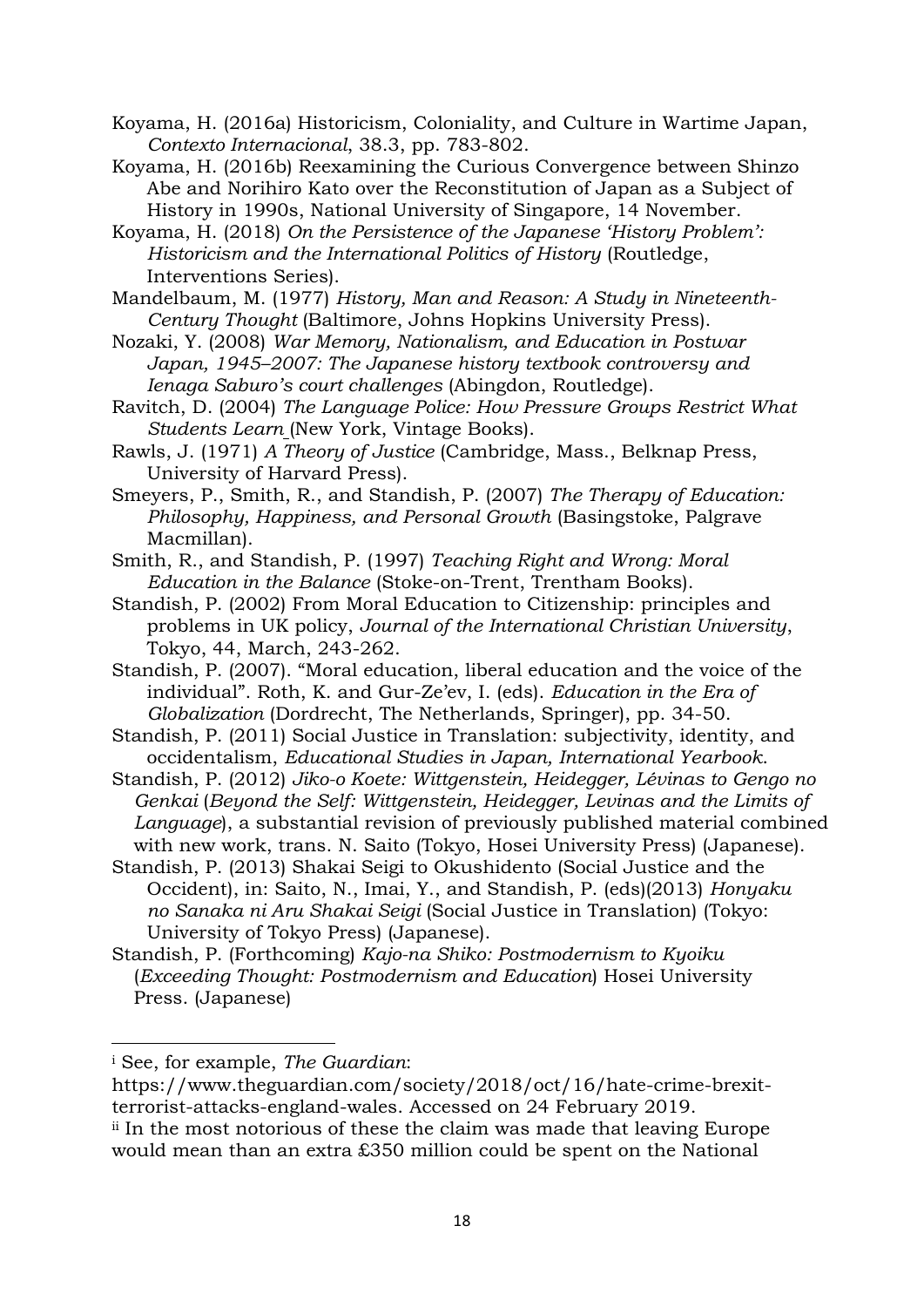Health Service each week. See the related video, which was broadcast on mainstream television: https://www.youtube.com/watch?v=LtlGN8wVnis. iii The election of Donald Trump in the United States exposed similar rifts – regional and partly class-based. In both countries there were larger sections of the population who felt that, while so many people had benefited from the prosperity that the neoliberal dispensation had produced, they had somehow missed out. Moreover, as the surprise election in France of President Macron indicated, and as more recent *gilets jaunes* protests and unrest there have shown, these kinds of division and political disillusionment are more widespread. It would be parochial, and indeed blinkered, to suppose that these problems arise only in richer countries or only in the Western world. I shall not presume, in what follows, to comment on the ways that division and strife, often on a far worse scale, are encountered in poorer countries, but I do hope to break out of some of the confines of Western assumptions.

**.** 

iv It is worth adding that the case of Jamie Bulger has now come into the news again. In January 2019, a short film based on the story was nominated for Best Live Action Short Film at the 91st Academy Awards. *Detainment* is based on transcripts of police interviews with the boys responsible for the murder, and it was made without consulting the parents of the child. Vincent Lambe, the film's director, has resisted requests to withdraw the film from nomination, in spite of a petition initiated by Jamie Bulger's mother. To withdraw the film would, he claims, defeat its purpose. <sup>v</sup> Other horrifying incidents around that time could also be mentioned. In 1993, Stephen Lawrence, a [black British](https://en.wikipedia.org/wiki/Black_British) teenager from [south east London,](https://en.wikipedia.org/wiki/South_East_(London_sub_region)) was murdered in a [racially motivated attack](https://en.wikipedia.org/wiki/Hate_crime) while waiting for a bus. The case and the way it was handled by the police had ramifications that extended through the decades that followed. Two of the perpetrators were convicted of murder in 2012. In an incident in 1996, Thomas Hamilton entered [Dunblane Primary School,](https://en.wikipedia.org/wiki/Dunblane_Primary_School) near [Stirling](https://en.wikipedia.org/wiki/Stirling) in Scotland, and shot sixteen children and one teacher dead before killing himself. The incident led to tighter regulations on the ownership of guns, outlawing private ownership of most handguns in [Great Britain.](https://en.wikipedia.org/wiki/Great_Britain)

vi For a more developed critical discussions, see Smith and Standish (1997). It is a striking feature of curricula in the United States that there has been a growing cautiousness about content and, especially, about the dangers of giving offence. Diane Ravitch (2004) has written in condemnation of such tendencies as the writing of fiction customised to an audience of school students such that it gives offence to none. One way to avoid offence, it would seem, is to avoid history; another is to shy away from the pressing political problems of the day, except in stylised or abstract terms. These trends in curricula in the US – which is noticeable in the humanities particularly, but also in biology, for example, especially given the religious sensitivities in some states – and the priority that is given to skills to pass Standard Achievement Tests have together contributed to the sense the schooling is a content-free zone.

viii For further development of these ideas, see Koyama (2018). ix Norihiro Kato, Professor of Japanese literature at Waseda University, has been influential in, for example, articulating the effects of the American